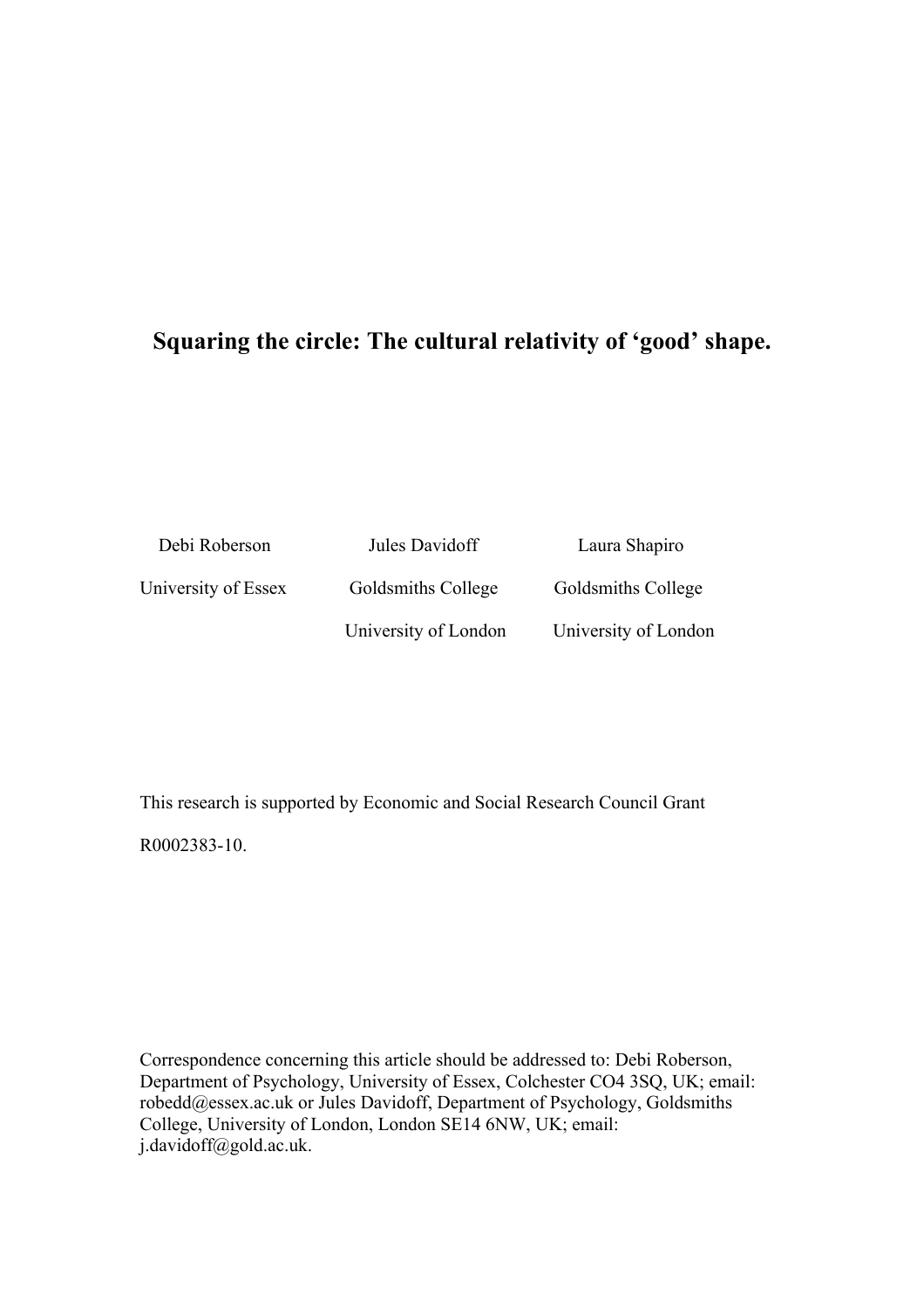## **Abstract**

The Gestalt theorists of the early twentieth century proposed a psychological primacy for circles, squares and triangles over other shapes. They described them as 'good' shapes and the Gestalt premise has been widely accepted. Rosch (1973), for example, suggested that shape categories formed around these 'natural' prototypes irrespective of the paucity of shape terms in a language. Rosch found that speakers of a language lacking terms for any geometric shape nevertheless learnt paired-associates to these 'good' shapes more easily than to asymmetric variants. We question these empirical data in the light of the accumulation of recent evidence in other perceptual domains that language affects categorization. A cross-cultural investigation sought to replicate Rosch's findings with the Himba of Northern Namibia who also have no terms in their language for the supposedly basic shapes of circle, square and triangle. A replication of Rosch (1973) found no advantage for these 'good' shapes in the organization of categories. It was concluded that there is no necessary salience for circles, squares and triangles. Indeed, we argue for the opposite because these shapes are rare in nature. The general absence of straight lines and symmetry in the perceptual environment should rather make circles, squares and triangles unusual and, therefore, less likely to be used as prototypes in categorization tasks. We place shape as one of the types of perceptual input (in philosophical terms, 'vague') that is readily susceptible to effects of language variation.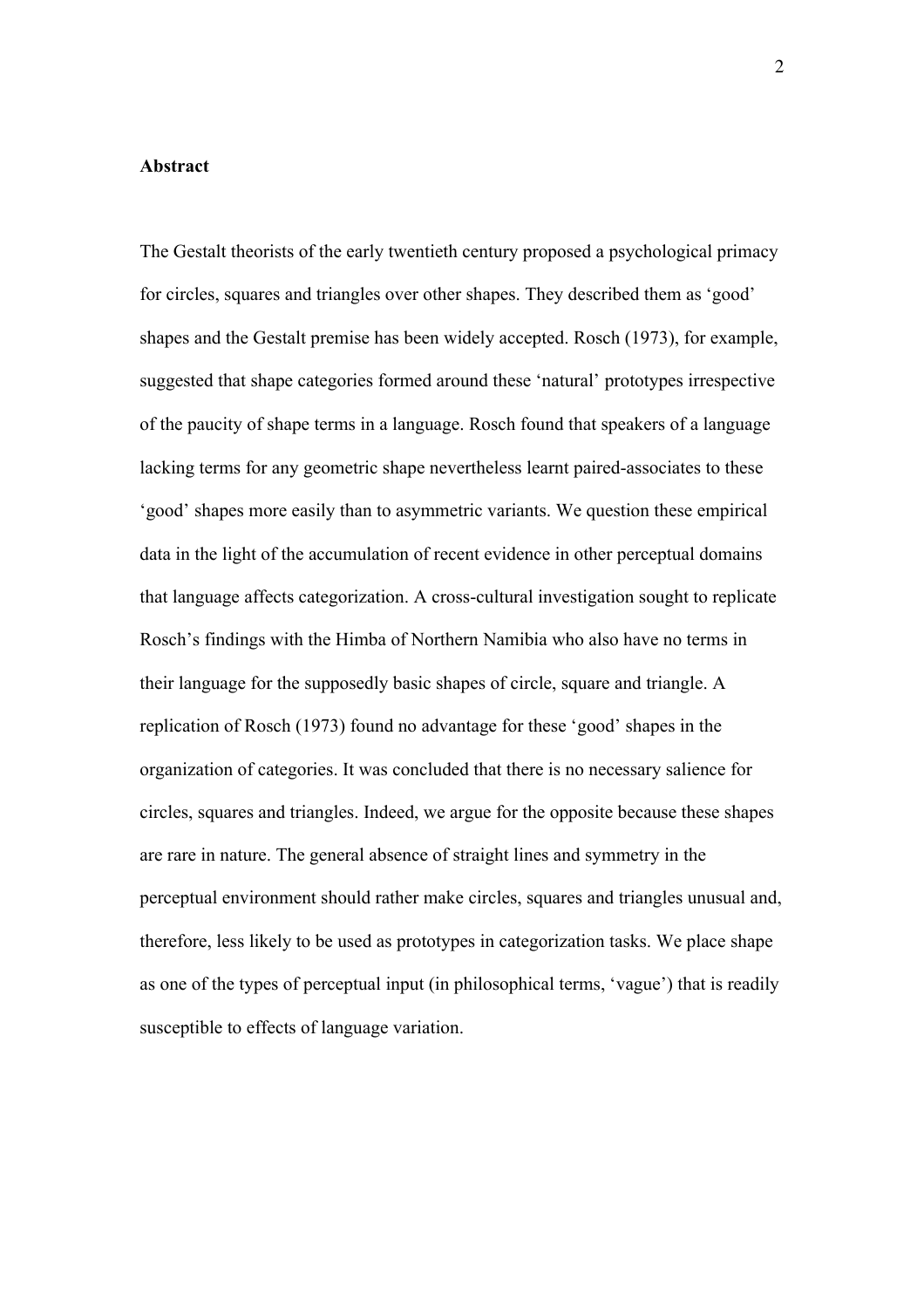## **Introduction**

Whether concepts are linguistically relative or universally independent of natural languages has been debated in psychology, linguistics, anthropology and philosophy for the last 100 years (Boas, 1911/1965; Brown & Lenneberg, 1954; Whorf, 1956, Vygotsky, 1962; Berlin & Kay, 1969; Fodor, 1975; Keil, 1992; Carey, 2001). The debate is as lively today as ever it was (Gumperz & Levinson, 1996; Gopnik, 2001; Spelke & Tsivkin, 2001; Gentner & Boroditsky, 2001; Bowerman, 1996, Bowerman & Choi, 2001; Slobin, 1996).

Early suggestions, such as those of Boas, Sapir and his pupil Whorf, that thought must be linguistically relative arose from well-documented anthropological findings of widespread human linguistic and cultural diversity. It was argued that languages and cultures could not differ as radically as they do if the underlying concepts were universal. Psychological evidence from both within and across cultures also favored tight links between thought and language (Brown & Lenneberg, 1954; Lenneberg & Roberts, 1956; Stefflre, Castillo & Morley, 1966). Nevertheless, an extreme position that the language of thought is nothing except that determined by the speaker's natural language is easy to reject. Clearly, it is possible to translate a concept held in one language into another. So, perhaps not surprisingly, a counter movement began 30 years ago (Berlin & Kay 1969; Rosch, 1973) that took a diametrically opposite view to the supporters of Whorf. In line with the discoveries being made that the visual system was both inherently modular and its neuronal functions dramatically specific (Hubel & Wiesel, 1968; Sperry, 1962), it was not difficult to believe that perceptual categories such as color (Berlin & Kay, 1969; Rosch Heider & Olivier, 1972) and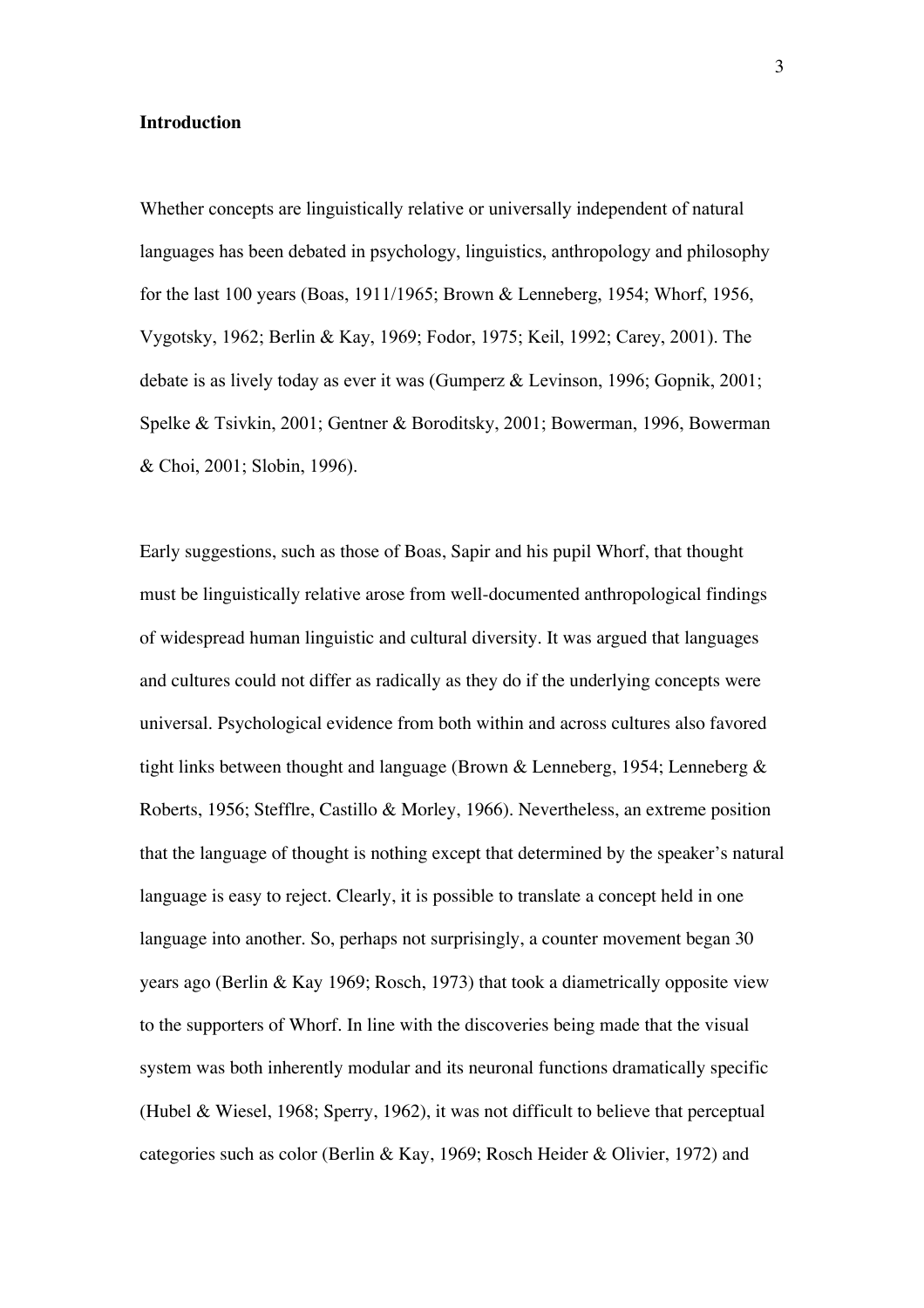shape (Rosch, 1973) were universal and probably innate. Indeed, Kay & McDaniel (1978) argued that color categories were based on the properties of the opponentprocess neurones of the visual cortex, They were held to derive from their null points (called unique hues) that acted as prototypes around which categories could form. We now know that prototypical colors do not have a neat relation to unique hues (Saunders & van Brakel, 1997; Webster et al, 2000).

Berlin and Kay (1969) contended that the linguistic and cultural differences found for perceptual categories arise only because languages fail to fully describe the potential sets of concepts and not because of underlying differences in thought. They suggested that extreme linguistic relativity (i.e., concepts are solely determined by language) could not be true for color because color terms are easily translatable between languages. While this is true for those languages that have approximately the same number of color terms, some ingenuity is required to translate into English the meaning of a term, such as 'nol' in Berinmo (Roberson, Davies & Davidoff, 2000), that is used to describe half the range of visible colors (about a million justnoticeable-differences) and includes colors that we call green, yellow, blue, brown and purple. Nevertheless, initial experimental research appeared to uphold the hypothesis that cognitive categories of color could exist independently of language. The evidence came from cross-linguistic experiments (Rosch Heider & Olivier, 1972), infants (Bornstein, Kessen & Weiskopf, 1976) and macaque monkeys (Sandell, Gross & Bornstein, 1979). However, a number of methodological problems have been noted with each of these sources of evidence.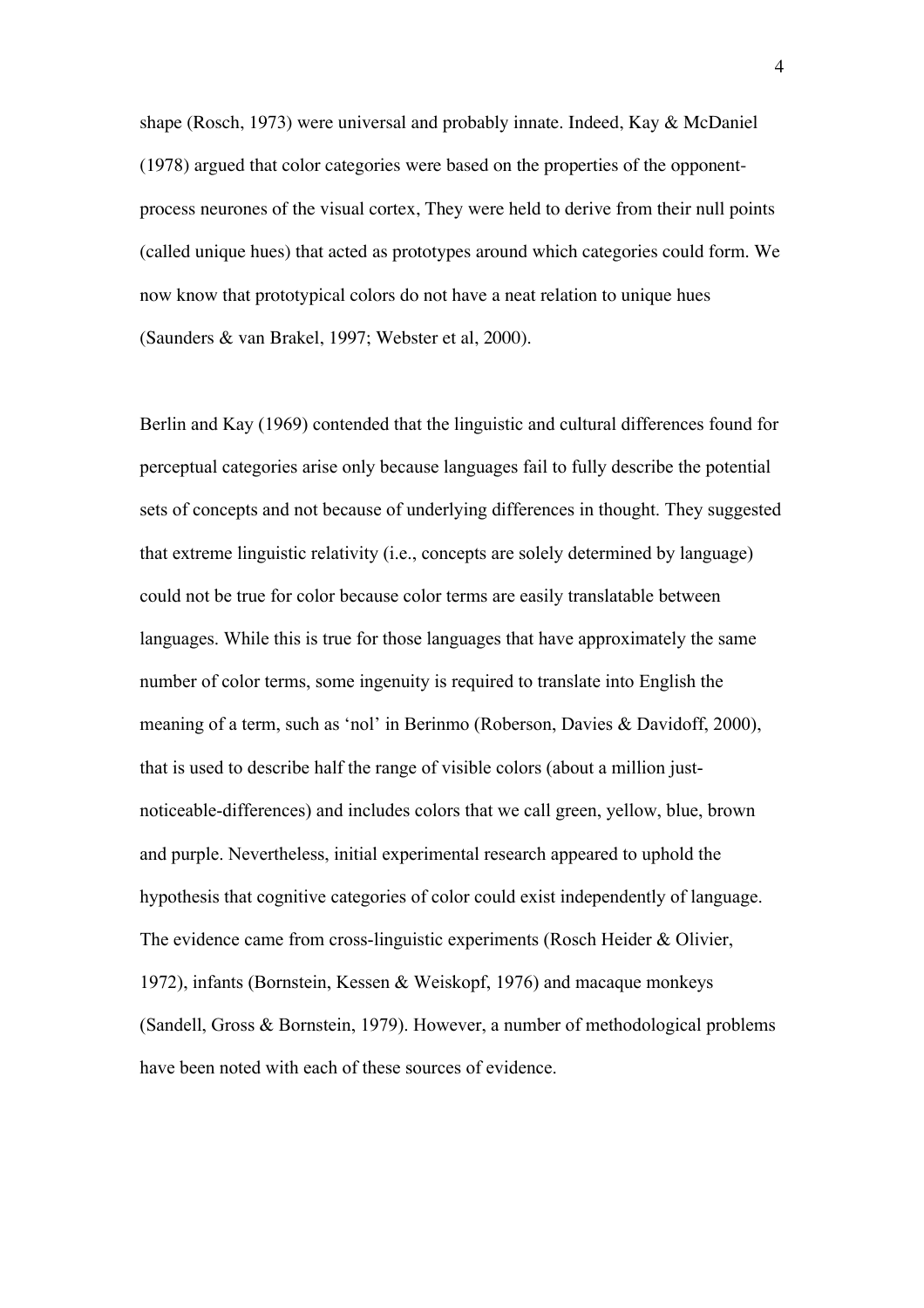Saunders and van Brakel (1997) provided detailed criticism of the cross-cultural studies. They argued that the cross-linguistic evidence depended heavily on data from speakers of languages with very few color terms who performed extremely poorly on color memory tasks. More recent attempts to replicate and extend Rosch Heider's cross-cultural work have not only failed to find any evidence for a universal set of cognitive color categories but have also found positive evidence of linguistic relativity (Davidoff, Davies & Roberson, 1999; Roberson et al, 2000). In a paradigm borrowed from Kay & Kempton (1984) and two additional new paradigms for cross-linguistic studies of color, speakers of Berinmo (a language from Papua New Guinea with only five basic color terms) showed no evidence of a cognitive organization for color categories that did not match their language terms. The Kay and Kempton (1984) paradigm showed that odd-one-out decisions were based, not on innate color categories, but on the Berinmo terms. Additionally, in a recognition memory task, Roberson et al (2000) showed enhanced discrimination of small differences in hue at the boundaries between Berinmo linguistic categories but not at the supposedly innate boundary that distinguishes blue from green. The second of the new paradigms showed, in a task that required categorization of colored stimuli, more efficient learning only when the categories were consonant with their language terms. There was no incipient tendency for divisions between green and blue or between green and yellow to be easily learned. So, adult speakers of different languages appear to have cognitive color categories that exactly match their language categories even when their language contains few color terms.

Adult-like color categories have been reported in pre-linguistic infants and in other primates. The report that human infants have categorical responses to wavelength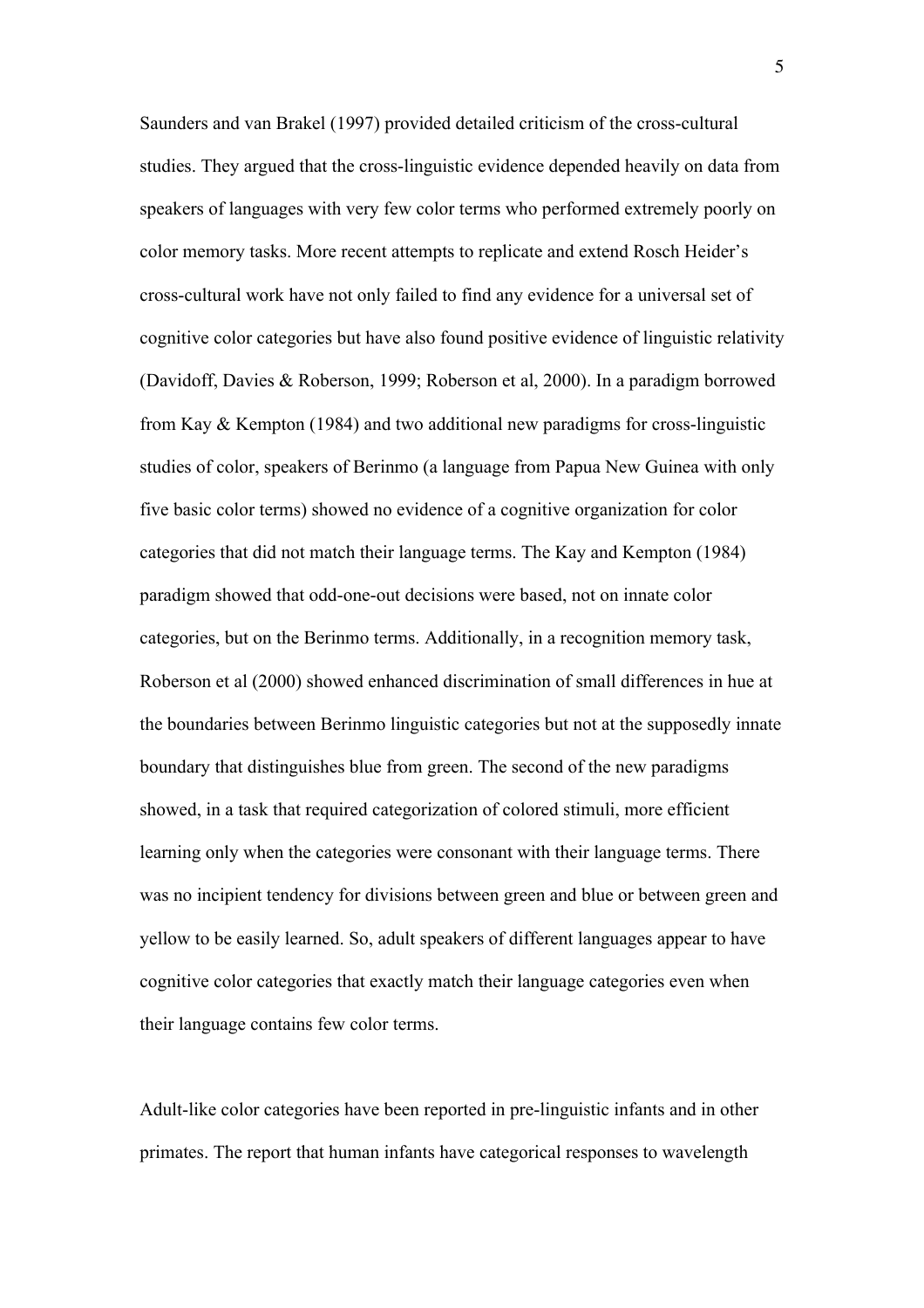variation (Bornstein et al, 1976) has been criticized on a number of grounds (Banks & Salapatek, 1984; Werner & Wooten, 1985). Even if all changes in wavelength were perceptually equal, infants might have been responding to preferences for particular hues, brightnesses or saturations rather than to perceived similarities/dissimilarities of hue. Moreover, these results are at odds with more recent findings that infants are not sensitive to changes in the physical properties (color and/or shape) of a hidden object (Xu & Carey, 1996). Even at 10 months, infants who see a yellow toy hidden behind a screen, that is subsequently lowered to reveal a red toy, do not look longer at this impossible outcome than they do at the expected outcome - the yellow toy. Xu  $\&$ Carey concluded that infants' representations, which they call 'object files', do not carry information about color. The data from infants showing innate color categories must therefore be in some doubt. There is even more doubt concerning the crossspecies evidence for color categories.

Sandell et al (1979) used Munsell colors in their investigation of color categories in monkeys. The conclusion drawn from their study was that monkeys, like humans, have innately driven color categories. They compared generalization responses for cross- and within-category pairs. If monkeys understood that blue was different from green, there ought to be less generalization from a green stimulus to a blue color than to another green; this is what they report. However, in constructing their pairs of stimuli, Sandell et al only considered the dominant wavelength of the Munsell stimuli. Quite different pairs would need to have been chosen to really achieve their aim of equating perceptual differences. As the Munsell notations are given in Sandell et al (1979), it is easy to verify that every one of their cross-category pairs was psychophysically more distant than every comparison within-category pair.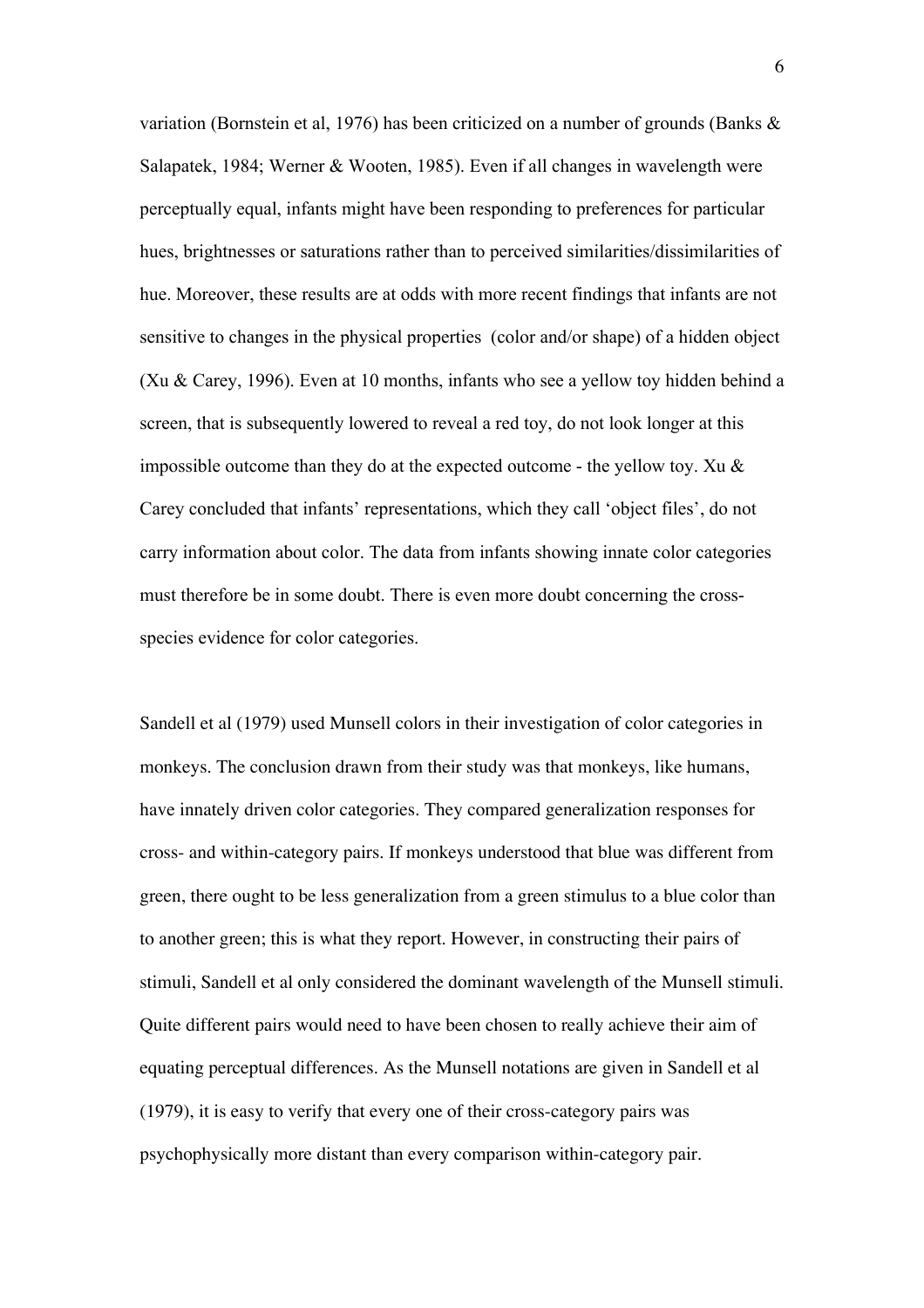If color categories are neither universal nor innate, but vary across languages and cultures, despite the apparently tight relation between wavelength and neural mechanisms, then the presumption of universality for other perceptual categories such as that for 'basic' shapes (Rosch, 1973) also bears re-examination. In a pioneering set of experiments Rosch (Rosch Heider & Olivier, 1972; Rosch Heider, 1972; Rosch, 1973) investigated the conceptual structure of natural categories; that is, those "concepts designable by words in 'natural languages'"(Rosch, 1973, p.329). Rosch argued that, rather than all dimensions varying along a continuum, there are clusters of salient attributes in the world (animals tend to have legs and heads, plants tend to have stalks and leaves). She suggested that these "real" (quotation marks in original) categories reflected already-present and non-arbitrary distributions of attributes along dimensions in the physical environment. These 'natural' categories were centered on prototypes within a graded structure that resulted in indistinct ('fuzzy') boundaries. It therefore followed that the prototypes should universally attract attention more readily and individuals should orient towards them in preference to less 'good' examples of a category (Heider, 1971).

In Rosch's view, one such domain was that of shape. Here, the contention was that particularly 'good' forms, in Gestalt terms, (circle, square, triangle), were naturally salient prototypes around which categories of shape would emerge (Rosch, 1973). To test her hypothesis, Rosch (1973) investigated shape concept learning in a remote traditional culture (the Dugum Dani hereafter called 'Dani') of Irian Jaya whose language lacked monolexemic terms for geometric forms (K.G. Heider, 1970). Rosch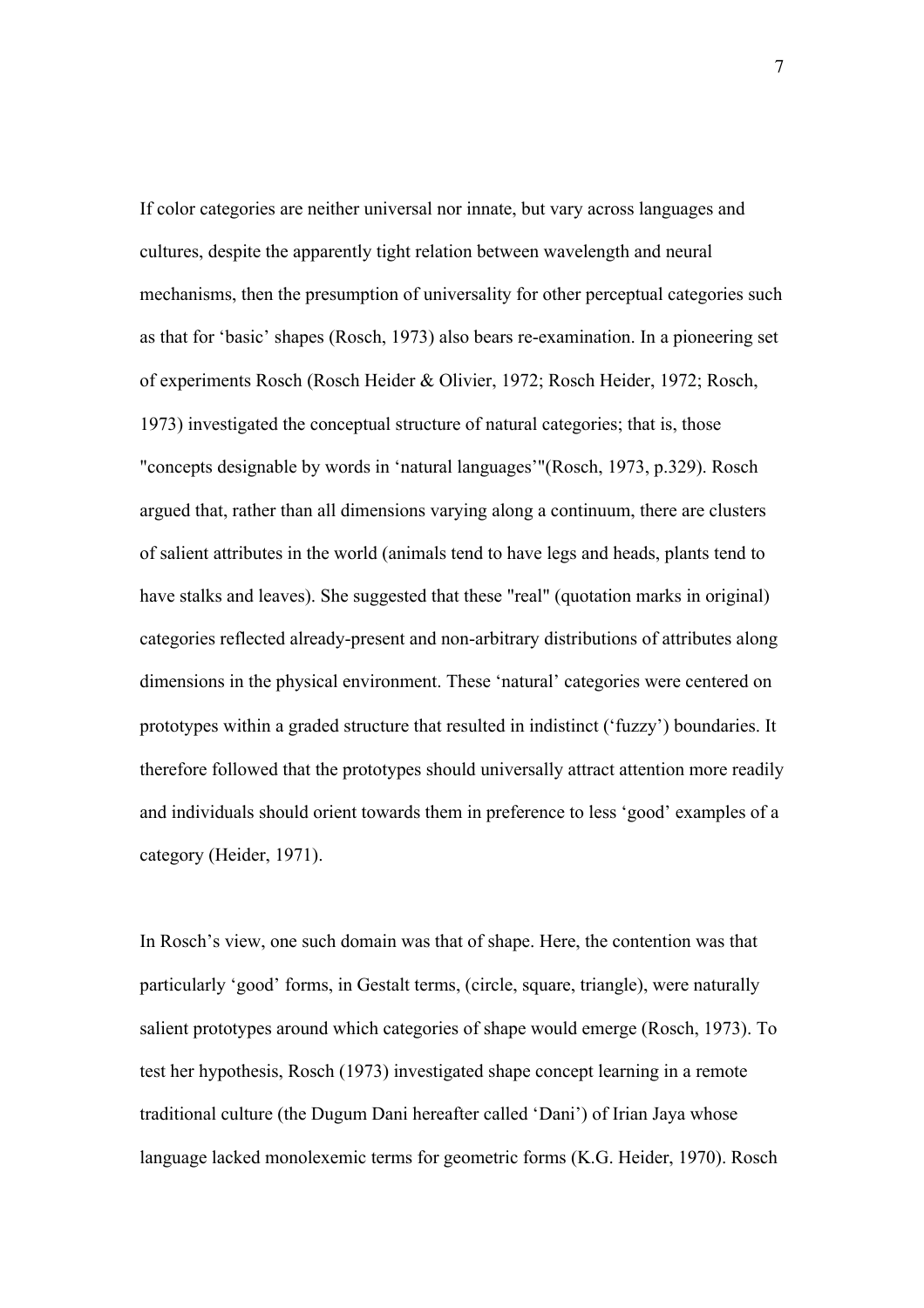first demonstrated that the Dani showed no pre-experimental bias towards grouping shape stimuli in a particular way. She then taught participants to group variants of these shapes into three categories in a paired-associate learning paradigm. Participants learned one of seven sets of shape variants, for which the circle, square and equilateral triangle were either the central exemplars, or peripheral items in the set. Despite lacking either labels for these shapes or pre-existing perceptual categories, participants learnt the set more easily if the 'good' stimuli were central. Additionally, the 'good' shapes were learnt faster than other stimuli even when they were peripheral to the set. Finally, learners of all sets ranked the 'good' stimuli as better examples of the sets even when they had been peripheral items. In fact, this last pattern of results was only found for circles and squares; for triangles, any three sided, straight-line figure seemed to serve equally well as a best example. Nevertheless, the majority of Rosch's data point to there being non-arbitrary categories of shape that form around perceptually salient natural prototypes even for individuals who encounter such classes of shape stimuli for the first time.

General acceptance of Rosch's thesis that "regular geometric forms, such as circles, squares and triangles are perceptually salient figures" (Bruce & Green, 1985, p.114) has remained unaffected by observations and theoretical constraints that could easily have led to contrary conclusions. For example, these 'good' forms are extremely rare in the natural world (Hailman, 1977) and infants show no preference for them relative to 'distorted' examples (Bomba & Siqueland, 1983). Furthermore, while it is not possible to test infants for their ability to sort shapes, the evidence from older children does not encourage the view that circles, squares and triangles are particularly salient.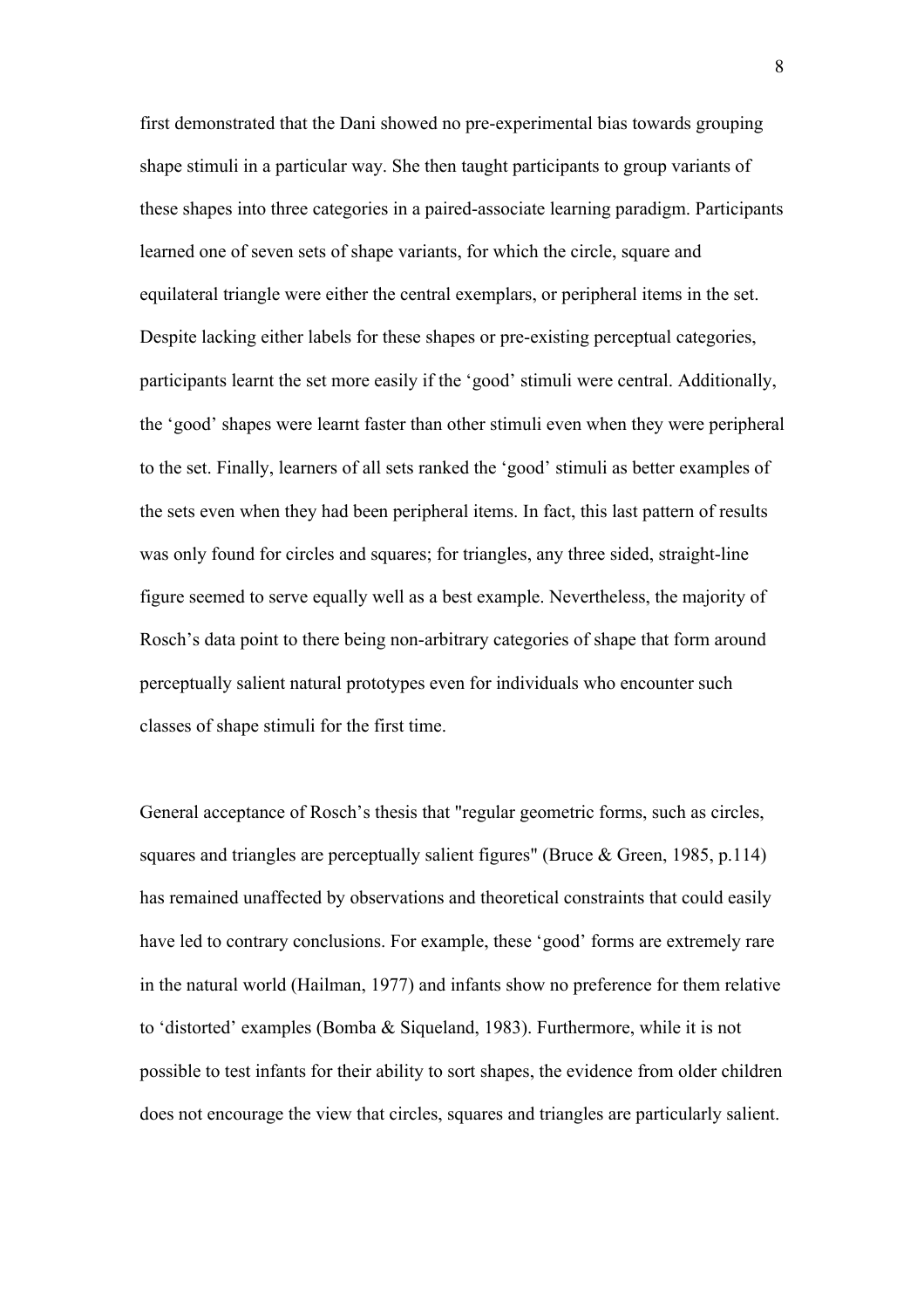Inhelder and Piaget (1964) reported a series of experiments in which younger children (under 4 yrs) failed to group circles, squares and triangles, but rather made continuous patterns with the stimuli, appearing to shift their matching criterion from shape to pattern to size between each pair of examples chosen. When asked to draw figures such as circles and triangles the children only represented the topological relations and would often ignore the Euclidean relations. For example, they were quite prepared to draw a circle when copying a triangle. Older children (4-5 years), when asked to group the stimuli tended to make patterns representative of 'collective objects', for example by placing two circles under a rectangle for a car. Piaget suggested that younger children could not sustain the concept of overall similarity across space and time to form a group and lacked the ability to differentiate "the logical structures characteristics of discontinuous sets from the sub-logical structures characterizing the subdivision of a continuous whole" (Inhelder & Piaget, 1964, pp 46).

More recently, Abecassis et al. (2001) found that, although English-speaking adults generalize a novel object name only to new exemplars from the same shape category, children under 5 years of age are just as likely to generalize the name to objects from a different shape category. Such apparent insensitivity to 'basic' shape categories is in marked contrast to the competence exhibited by children of the same age in matching objects of the same spatial ratio (length: width) even in the face of similarly configured alternatives. Gibson (1969) suggested that Gestalt principles of perceptual grouping by similarity develop with age and experience. If such groupings are late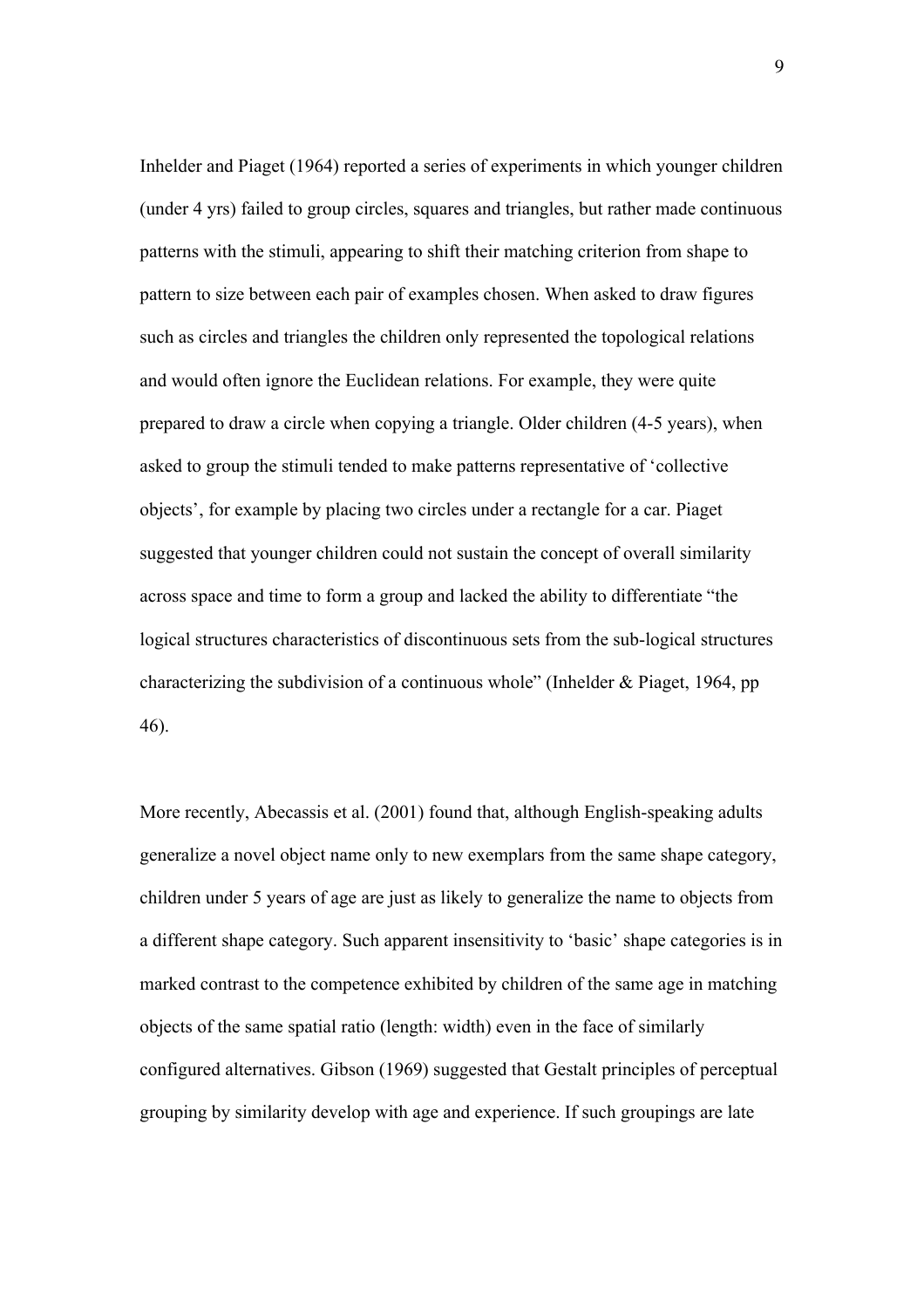acquired, and not present pre-linguistically, it seems unlikely that they would be universally present, especially in individuals whose language has no terms for them. It is not only the developmental data that casts doubt on the saliency of circles, triangles and squares; there are also theoretical concerns. Human observers interpret 2-D shapes as representations of three-dimensional (3-D) objects in the world (Sinha & Poggio, 1996, Pylyshyn, 1999). It is just those 2-D figures that are most asymmetrical, complex and discontinuous that are most likely to be perceived as the projection of 3-D figures (Hochberg & Brooks, 1960). Thus, given the tendency of objects in the natural world to have irregular shapes, symmetrical geometric forms ought to lack rather than demand perceptual saliency. Willats (1992) also re-examined the basis on which shape categories might be considered 'natural' and suggested that there is only one overriding shape property that might be universal - that of extendedness. Following Marr and Nishihara's generalized cone theory (1978) and Biederman's (1987) geon theory, Willats sought a set of perceptual primitives that would allow 3-D interpretation of the silhouettes of irregular natural objects such as trees and clouds. Willats suggested that 2-D images are interpreted as 3-D shapes by making an implicit assumption about their relative extensions in 3-D space. 2-D representations (whether regular or irregular) would be interpreted as either 'lumps' or 'sticks' depending on the likelihood of their 3-D extension. 'Lumps' (in which circles, squares and triangles would be included as well as irregular shapes like stones or fruits) are likely to be saliently extended in both directions, whereas 'sticks' (long objects) are more likely to be extended in only one direction. Distinguishing between 'long' and 'round' objects in the world can thus be carried out very simply and with great accuracy on the basis of the retinal image in all but the most exceptionally unusual views of a static image (e.g. an end-on view of a stick). If the 'lump' vs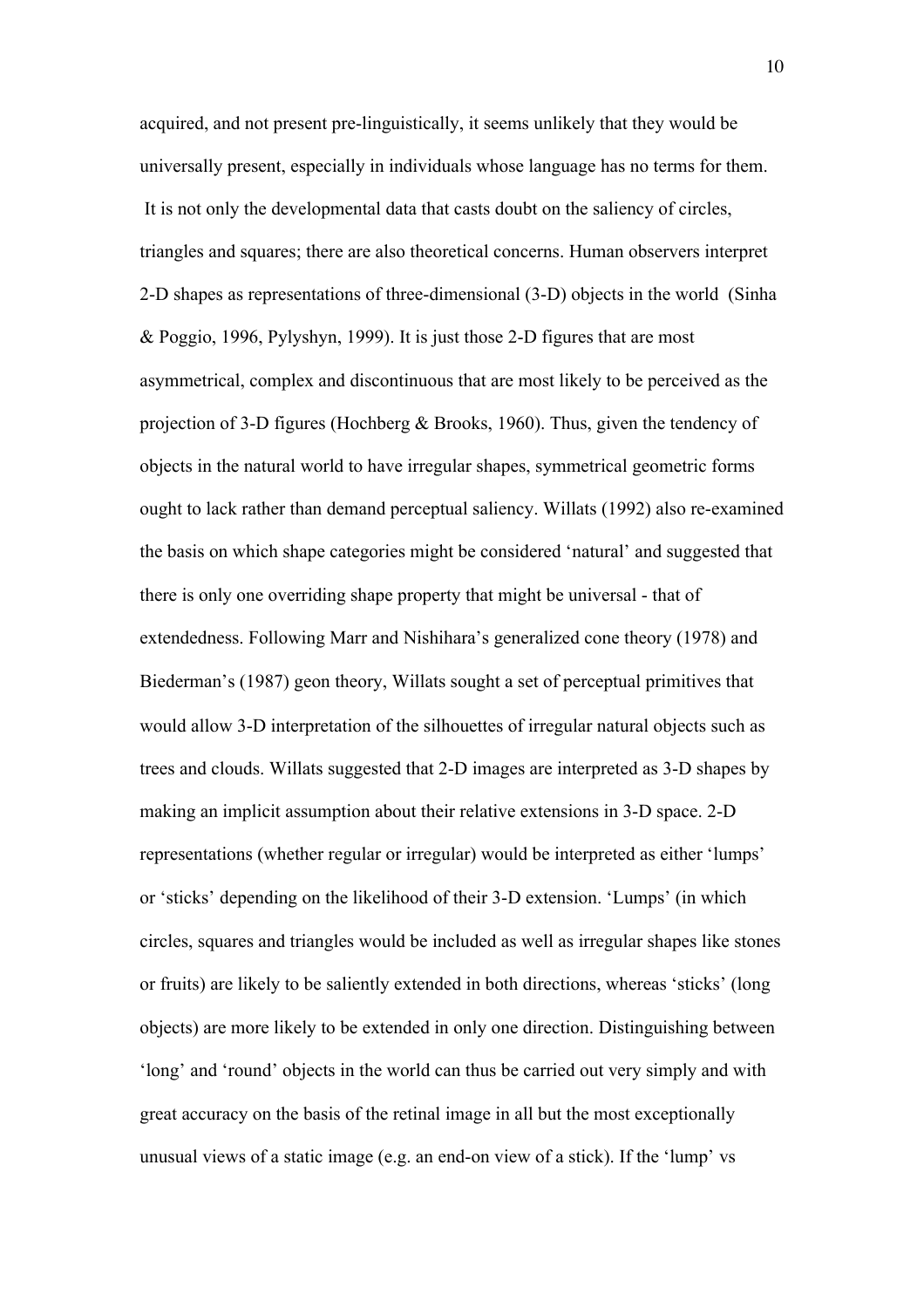'stick' distinction is the only universal discriminant needed to categorize objects in the natural world, languages lacking three separate labels for circle, square and triangle should not show enhanced learning for 'good' forms over other variants. So, with both theoretical and empirical data that do not conform to Rosch's views concerning universal cognitive categories, we re-examined the independence of shape categorization from language.

The present study attempted to replicate Rosch's (1973) findings. The pastoral Himba people of northern Namibia, whose language lacks terms for any of these geometric shapes were given the full range of tasks set out in Rosch (1973) in the course of a larger cross-cultural study.

## **Replication of Rosch (1973)**

# Examination of pre-experimental shape categories

These studies investigated whether the Himba, despite lacking linguistic categories, showed any tendency to group stimuli into circles, squares and triangles. In the original Rosch (1973) study, 7 Dani participants were asked to free-sort a random arrangement of the 21 figures in figure 1A into as many groups as they felt appropriate. Rosch also asked 9 participants to carry out an oddity task using three of the stimuli. Two of the shapes were variants of one 'good' form and the third shape was a variant of another. The participants had to select the two shapes that were most similar. In both tasks, grouping of variants of the same form was at chance.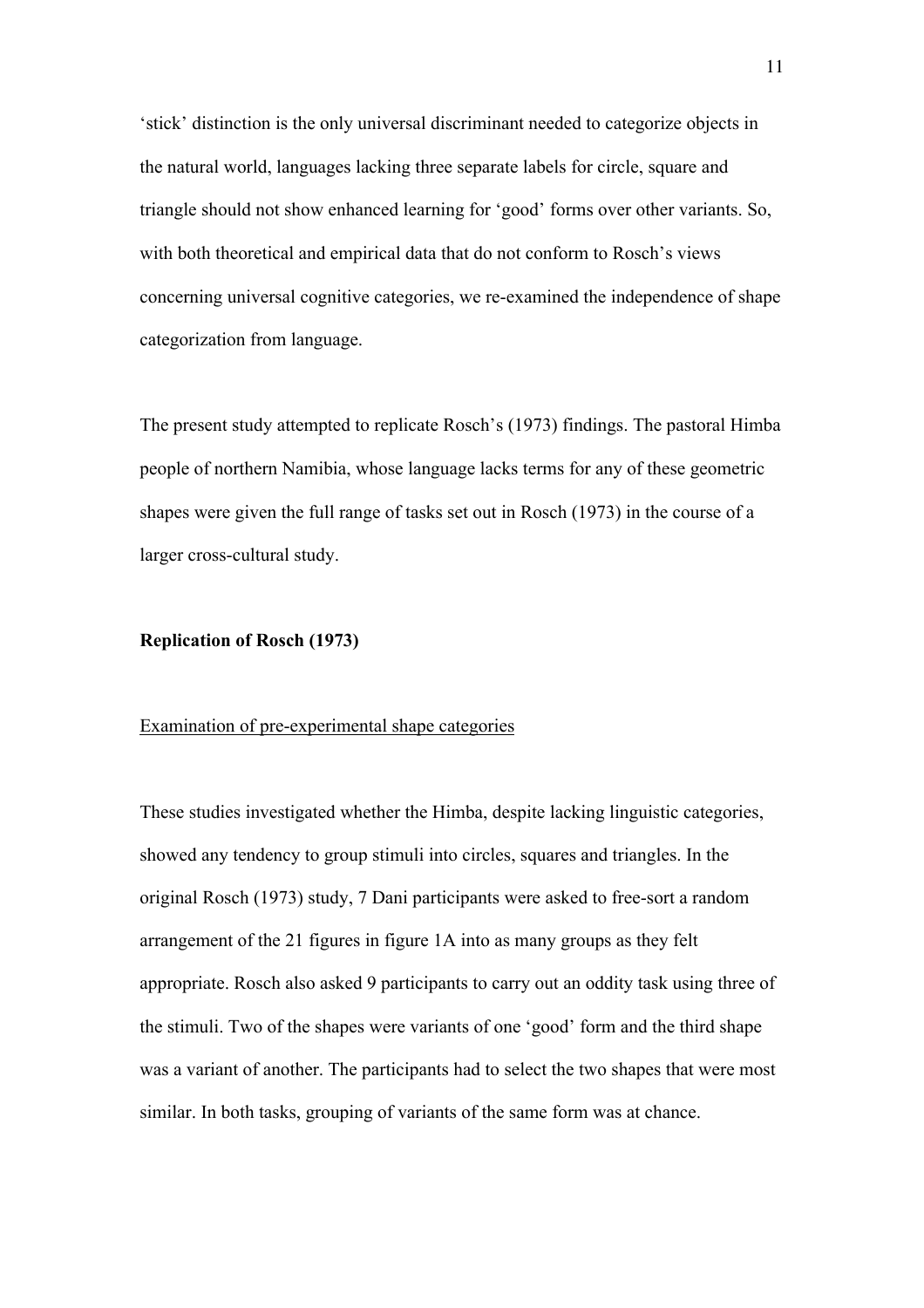In the present study, 7 Himba adults conducted Rosch's free-sorting task. The number of groups formed (for the 21 stimuli) varied from 3 to 11. The only participant who spontaneously arranged the stimuli into three groups produced a group that contained all three types of shape. Grouping of variants of the same form was not different from chance ( $z = .74$ ,  $p > .1$ ). Another 7 Himba adults carried out Rosch's oddity task. Each participant saw all 21 shapes in this way. Pairing of two variants of the same shape (e.g., two triangles) was significantly above chance ( $z = 2.10$ ,  $p < .05$ ). Our result differed from that reported by Rosch, but is consistent with judgments based on perceptual similarity.

Rosch also investigated whether the Dani could use verbal circumlocutions to describe the forms. In a two-person communication task, an identical set of 21 forms was laid out in front of each person in different random orders with a screen placed between them. One person was designated as the speaker and had to describe each shape so that the listener could choose it from their set. Listener's errors were randomly distributed amongst the three form types. In the present study, 4 pairs of Himba adults were tested. Like the Dani, Himba participants described the shapes in terms of specific objects (e.g., "kraal", "milk container"). Of 52 descriptions, only 18 responses were from the correct shape category. It thus seemed safe to conclude that the Himba, like the Dani, were not predisposed to group the sets of 2-D figures according to 'good' shapes, and to proceed with the main learning study.

## Paired-associate learning.

## *Participants*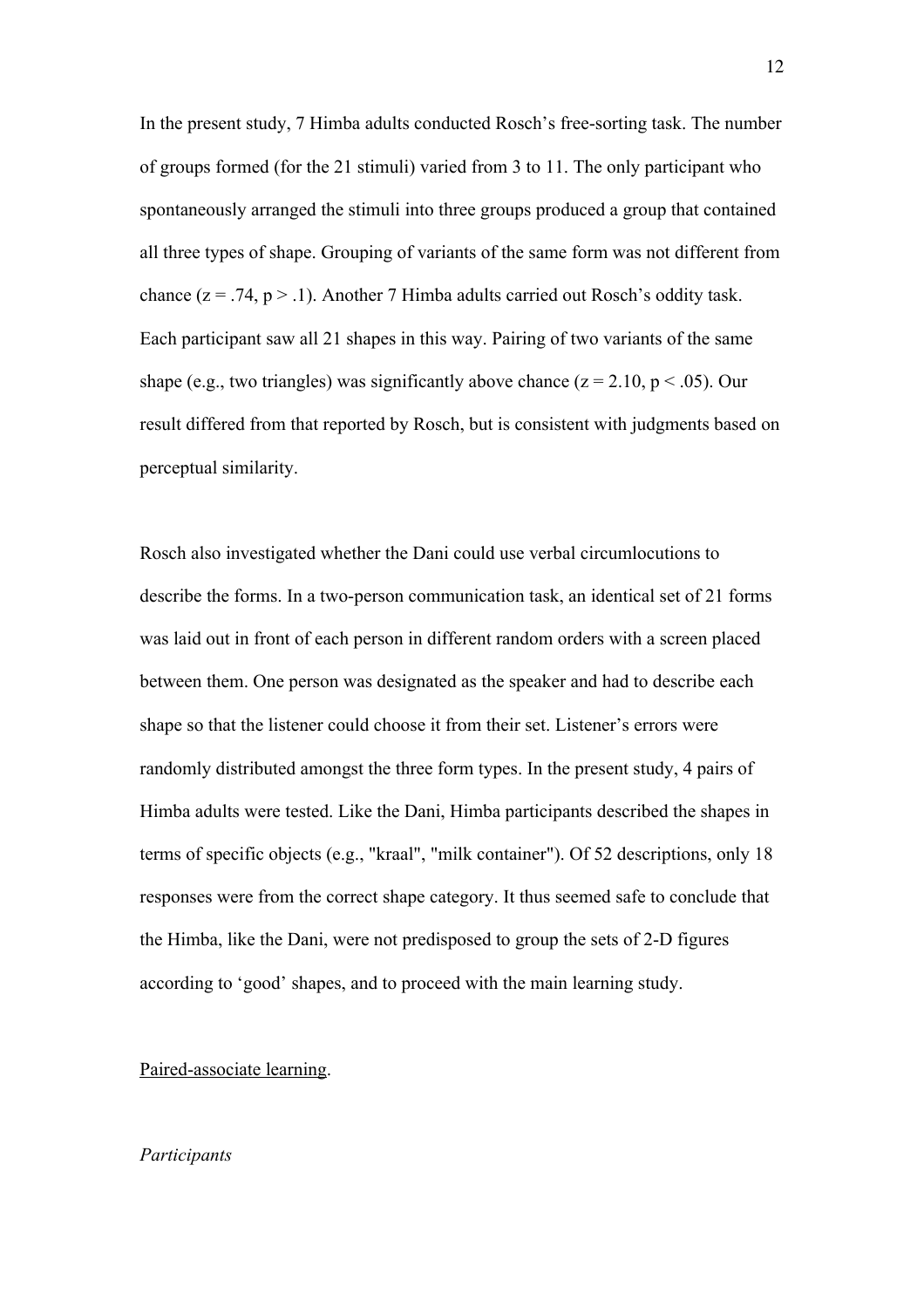Twenty-eight monolingual Himba adults completed learning to criterion (8 males, 20 females ranging in age between approx. 15 and 40 yrs). None had participated in the pilot studies.

## *Stimuli*

The same seven sets of shapes were used as in Rosch (1973). The first Set (illustrated in figure 1A) consisted of (a) 'good' stimuli (circle, square and triangle) with 6 transformations on the 'good' form. The prototypes for the other 6 Sets were obtained from the transformations used in Set 1. For all Sets there were three figures acting as the new prototypes and the transformations were carried out on these new prototypes. So, in Set 2 (see Fig 1B), the gapped figures from set 1 were the prototypes and all the other above transformations were carried out on gapped figures. Set 3 used the lineto-curve transformations from set 1 as prototypes and so on for the remaining Sets. The 'good' stimuli ('natural' prototypes) were also included in every set in place of the prototype for that set. So, for example, in Set 2, the 'good' stimulus was created by closing the gap on the prototype. Figures were approx. 2cms in area and were mounted on 5cm x 5cm white card. Paired-associate relationship terms used were "Dati" (father), "Mama" (mother) and "Omuage" (child).

## *Procedure*

Each learning set contained 21 stimuli (7 'circles', 7 'squares' and 7 'triangles'). Each participant learnt only one set (for example those in Fig 1A or those in Fig 1B).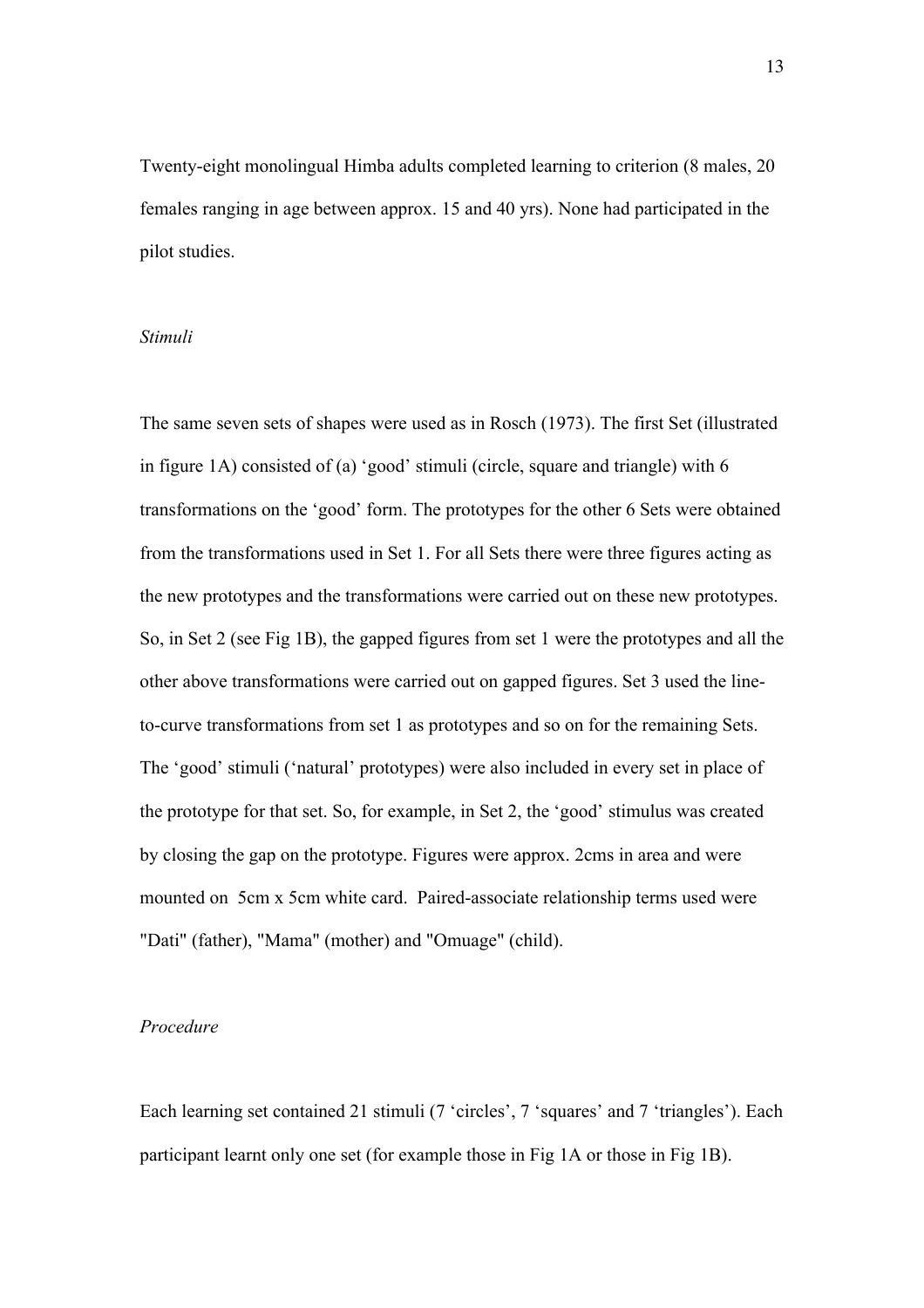Participants learnt a paired-associate name as the correct response to each of the 7 stimuli in a category. In the first instance, all 21 stimuli were laid out in front of the participant in three groups ('circles', 'squares' and 'triangles'). The experimenter pointed to each shape in turn and named it with a Himba kinship term. Name to shape matching was counterbalanced across participants. The same 21 stimuli were then shown in a different random order on each test; with five tests a day and feedback after each response. Stimuli were presented in random orientation. The criterion for success was the correct naming of all 21 stimuli in the set.

#### ( Figs. 1A & 1B about here)

When criterion was reached, a transfer task was given in which the participant was required to name three new stimuli, a 'circle', 'square' and 'triangle' from a different set. Subsequently, for 11 of the participants, estimates were obtained of the best examples for each category. All the stimuli were laid in front of the participant and the experimenter asked: "Which is the best (Omuage)? Which one looks exactly like (Omuage)?".

#### *Results*

Four Himba participants completed sets 1, 2, 3, 4 and 6, five completed set 5 and three completed Set 7. The Himba made fewer errors to criterion than the Dani on all sets. However, on the transfer task, only 17/28 named all three transfer shapes correctly and Himba participants made 18% errors compared to 2% made by the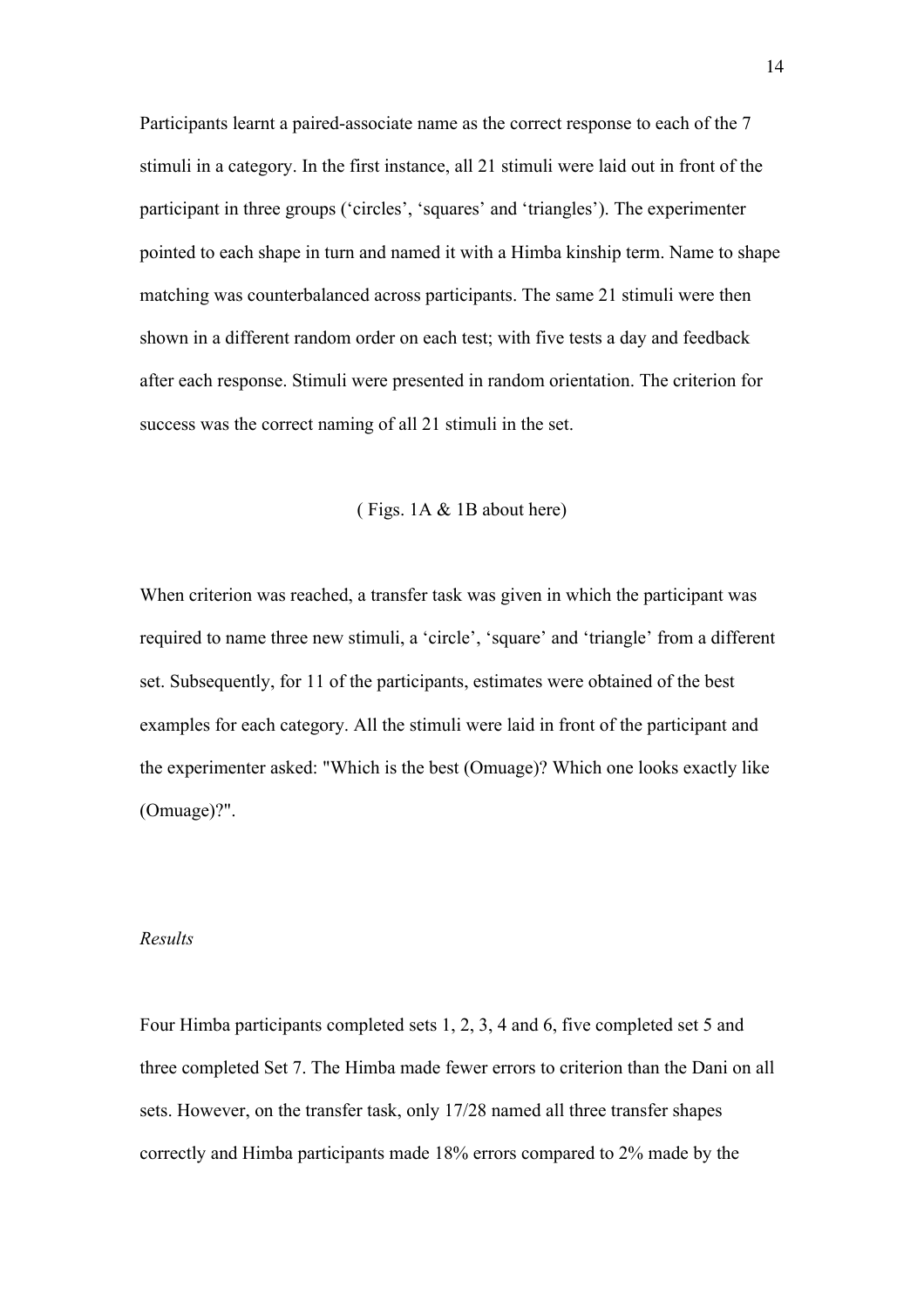Dani. Table 1 shows, compared to Dani data, (i) the mean errors to criterion for each set of stimuli (defined by prototype) (ii) the mean errors to criterion per Transformation type and (iii) mean rank of best example per Transformation type.

Error scores for each stimulus were analyzed in a 7(Set type (type of prototype): 1-7) x 7(Transformation type: a-g (see Fig. 1)) x 3(Shape type: circle v square v triangle) mixed design ANOVA. It revealed no significant effect of Set type:  $F(6,21) = 1.83$ , MSE = 12.86,  $p > 0.1$ , a significant effect of Transformation type:  $F(6,126) = 8.84$ ,  $MSE = 3.22$ , p < .001 and a significant effect of Shape type  $F(2,42) = 12.36$ ,  $MSE =$  $1.04$ ,  $p < .001$ . In addition, there was a significant interaction between Set type and Shape type:  $F(12,252) = 4.56$ , MSE = 1.619, p < .001, a significant interaction between Transformation type and Shape type:  $F(12,252) = 3.68$ , MSE = 1.62, p < .001, as well as a significant three-way interaction:  $F(72,252) = 1.85$ , MSE = 1.62, p < .001.

To explore the three-way interaction, separate 7(Set type: 1-7) x 7(Transformation type: a-g) mixed design ANOVAs were carried out for each Shape type. The analysis for circles revealed a significant effect of Set type:  $F(6,21) = 3.41$ , MSE = 3.77, p < .05, a significant effect of Transformation type:  $F(6,126) = 10.05$ , MSE = 1.22, p < .001 and a significant interaction:  $F(36,126) = 2.36$ , MSE = 1.22, p < .001. Newman-Keuls pairwise comparisons showed differences for comparisons involving 'good' stimuli and also for comparisons that did not concern the 'good' stimuli. In the former case, the comparisons did not always favor the 'good' stimuli.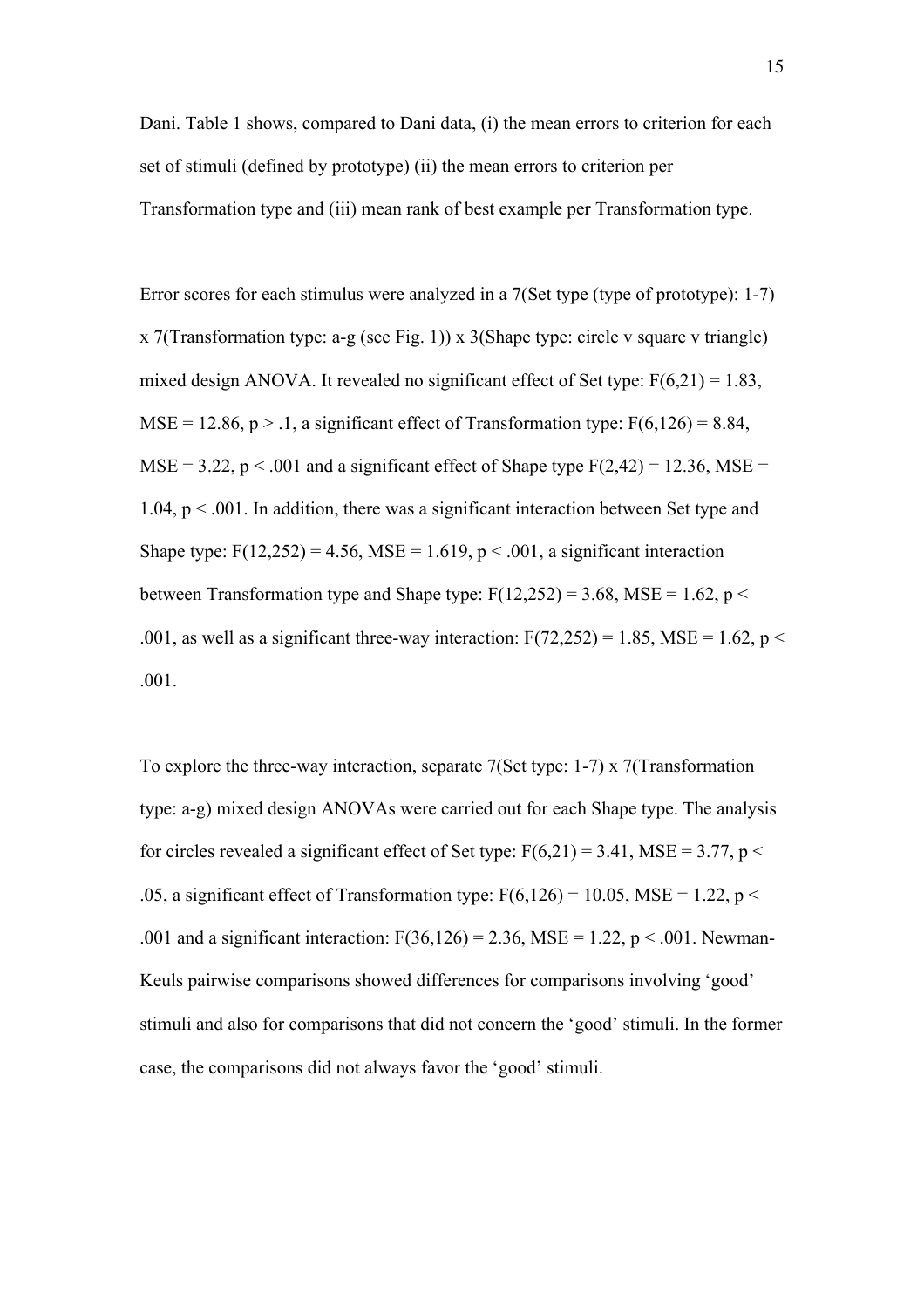Considering within-set differences: in Set 1, pairings to the gapped stimulus were learnt more slowly than to the two-line, one-line extended, irregular, and curved shapes ( $p < .01$ ,  $p < .01$ ,  $p < .01$ ,  $p < .05$  respectively) and also to the 'good' stimulus  $(p < .05)$ . In Set 2, pairings to the freehand shape were learnt significantly more slowly than to the irregular, curved and one-line extended shapes (all  $ps < .05$ ). In Set 5 (two lines extended prototype) and Set 6 (irregular figure prototype), pairings to the 'good' stimulus were learnt more slowly than to all other shapes (all ps < .01). Considering between-set differences: the only reliable effects were that pairings to the 'good' stimulus were learnt significantly slower ( $p < .05$ ) in Set 6 (irregular figure prototype) than in Set 7 (where the freehand shape was prototype).

A similar analysis for squares revealed no significant effect of Set type:  $F(6,21) =$ 1.66, MSE = 11.05, p > .1, but a significant effect of Transformation type:  $F(6,126) =$ 3.48, MSE = 2.31,  $p < 0.01$  and no significant interaction F (36,126) = 1.16, MSE = 2.31, p > .2. Newman-Keuls pairwise comparisons revealed that pairings to the 'good' stimulus were learnt significantly more slowly than to either the curved or two-line extended shapes (both  $ps < .01$ ).

The analysis for triangles revealed a similar but more pronounced pattern. There was no significant effect of Set type:  $F (6,21) = 1.96$ , MSE = 8.94, p > .1, but a significant effect of Transformation type: F  $(6,126) = 2.17$ , MSE = 1.46, p < .05 and no significant interaction F (36,126) = 1.26, MSE = 1.46,  $p > 0.1$ . Post-hoc tests showed that pairings to the 'good' stimulus were learnt more slowly than to all other transformations (all  $ps < 0.01$ ).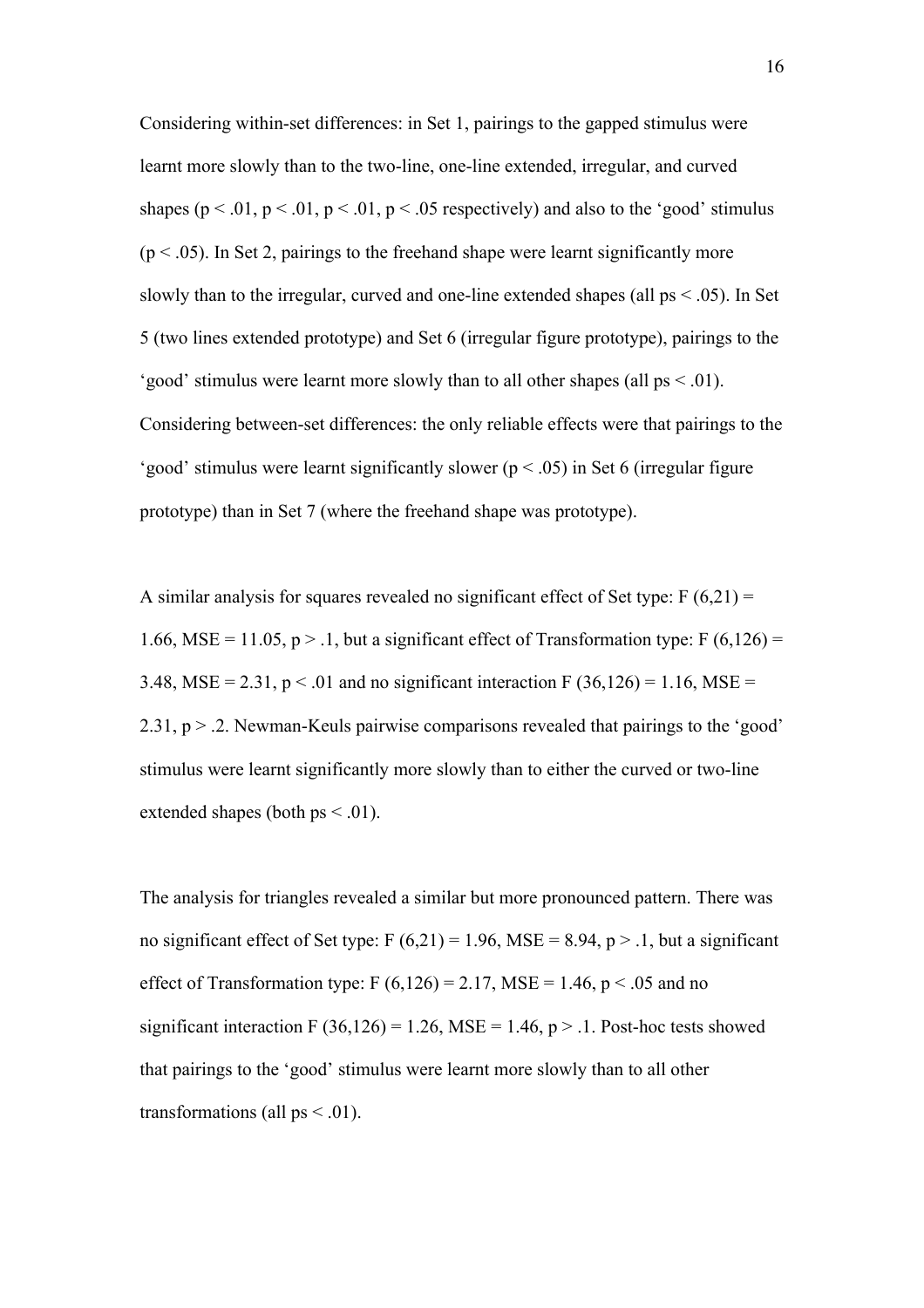Rosch carried out separate analyses on each of Set type, Transformation type and Shape type. So, it is impossible to compare the similarity of the interactions in the present data with those obtained with the Dani.

# (Table 1 about here)

In Rosch (1973), the Dani were significantly more likely to choose the 'good' stimuli as best example of the category, regardless of whether they had been the central or peripheral examples in the set. In the present study, the mean ranks assigned to the seven shape transformations were analyzed in a repeated measures ANOVA. It revealed a significant main effect of Transformation type:  $F(6,60) = 3.55$ , MSE = 126.20,  $p < 0.01$ . The 'good' stimulus was the transformation most often chosen as the best example. Of these choices, 6/11 chose the square, 4/11 the circle and 7/11 the equilateral triangle as best example of the category. However, none of the participants who saw Set 1, for which the 'good' stimuli were the prototypes, ranked them as best example. Newman-Keuls pairwise comparisons revealed that the 'good' stimuli was ranked as better examples of the categories than the freehand ( $p < .01$ ), irregular ( $p <$ .05), and curved ( $p < .05$ ) variants, but there were no other significant differences. Finally, while Dani ratings of best example were related to performance in the pairedassociate learning task, in the present study, ratings of best example did not correlate well with the number of learning errors for each stimulus (all ps  $> .08$ ).

# **Discussion**

The present study attempted to replicate Rosch (1973) in which evidence was found for 'natural' shape prototypes. The experiment required many days for participants to reach criterion and was difficult to administer to the Himba who have duties that take

17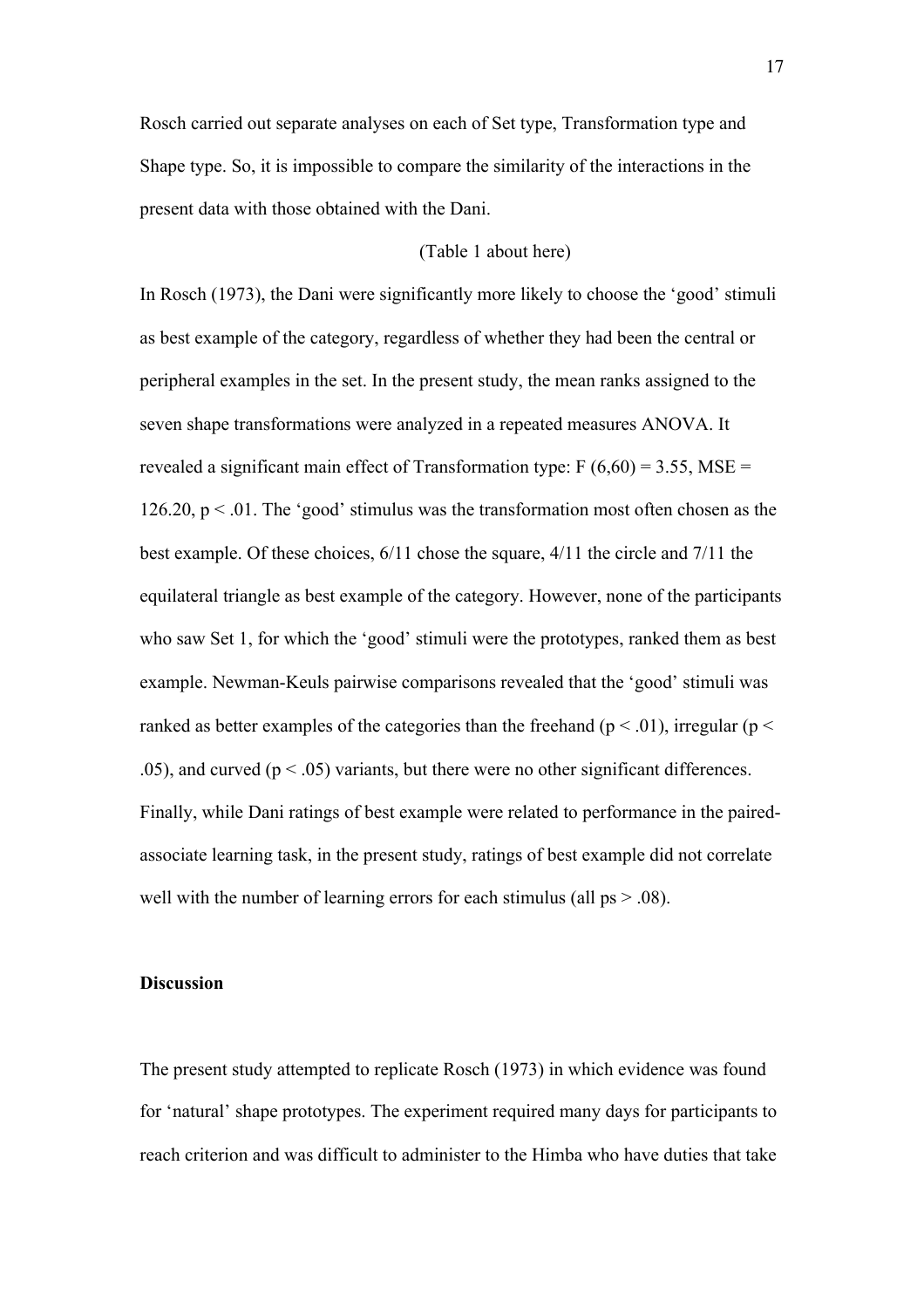them away from their villages. Thus, it was not possible to test the numbers that Rosch managed with the Dani. However, a sufficient number were tested to be sure that there is no trend towards a superiority for 'natural shape prototypes'. The Himba, who have no words for the regular geometric shapes (circle, square, triangle), learnt categories based around irregular shapes with no more difficulty than categories based around 'good' shapes. In fact, rather the reverse. The effects of type of transformation differed across the three shape categories but it was very seldom the case that pairings to the 'good' stimulus were learnt faster than to other shapes in the set. Indeed, for the 'good' triangle, in particular, pairings were learnt more slowly. Rosch's conclusion that "there are nonarbitrary ... form categories which form around perceptually salient 'natural prototypes'" (1973, p348) seems unwarranted in the light of that evidence.

There might have been reasons associated with the different testing situations that might explain the differences between our results and those of Rosch with the Dani. It certainly could not be that the Himba were less motivated because they reached criterion in fewer trials. However, it could be that the learning mechanisms differed. The Himba seemed more inclined to judge similarity on perceptual grounds. In the examination of pre-experimental categories, the Himba made judgments of odd-oneout based on perceptual similarity. Rather surprisingly, the Dani did not, although Rosch (personal communication) reports that Dani participants seemed particularly interested in geometrical and symmetrical objects and that they spent much time around the experimenter's house examining the test stimuli (and other symmetrical objects such as buttons and notebooks); exclaiming and running their fingers over them. In contrast, the Himba only saw the test stimuli during the course of the experiment and thus came to the test situation unfamiliar with the composition of the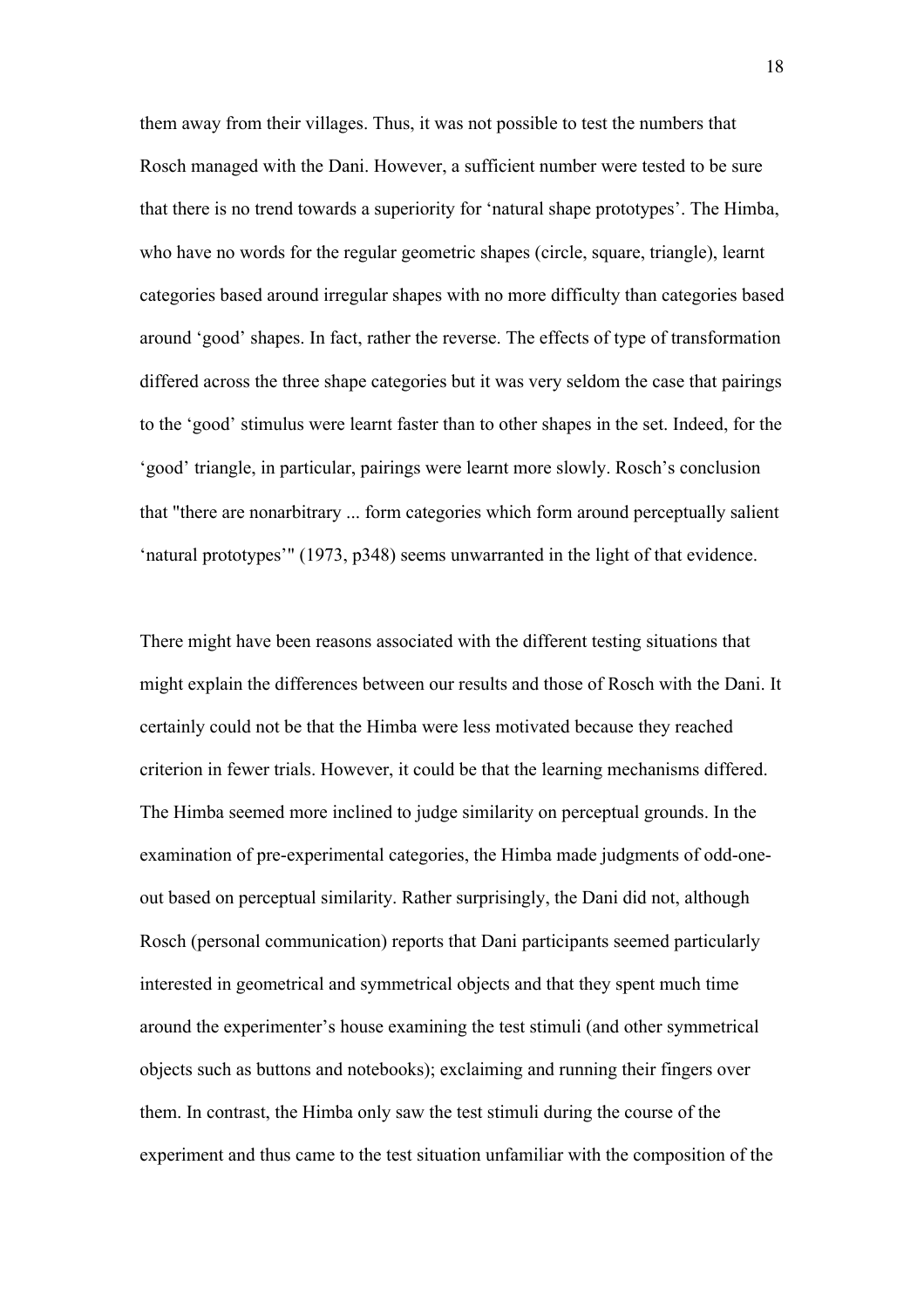sets. The transfer task also suggests that the Himba had not learned the categorization task by forming a prototype. After having learned the categories, the Dani reliably transferred names to new stimuli on a categorical basis. Almost half of the Himba participants made at least one categorical error in the transfer task. If they were attempting to generalize names on the basis of perceptual similarity, a few mistakes were inevitable.

Perceptual similarity can be an effective mechanism for categorization as shown by adults who have lost language. Many categories of objects (e.g., trees compared to cars) are so different that the aphasic patient can solve the categorization task purely on perceptual similarity (Goldstein, 1948; Roberson, Davidoff & Braisby, 1999). The same is true for the pre-linguistic child. For example, a one-year-old child is quite capable of producing object files (Treisman, 1988; Rakison & Butterworth, 1998a,b; Carey, 2001) without the need for linguistic input. Indeed, even the linguistic child may still be governed by perceptual similarity in category decisions. Three-year-old children do not generalize names for shapes in a proper categorical (and hence linguistic) basis (Abecassis et al., 2001). The categorical tasks in Abecassis et al were similar to those used in Roberson et al (2000); they contrasted perceptual with categorical similarity. Abecassis et al found that, although English-speaking adults generalize a novel object name only to new exemplars from the same shape category, children are just as likely to generalize the name to objects from a different shape category if the objects are equally perceptually similar. Abecassis et al further found that adults do not always treat shape differences categorically. When learning names for novel shapes, adults treat degrees of curvature and parallelism as categorical but, when judging the similarity of objects, as belonging to continua of change. This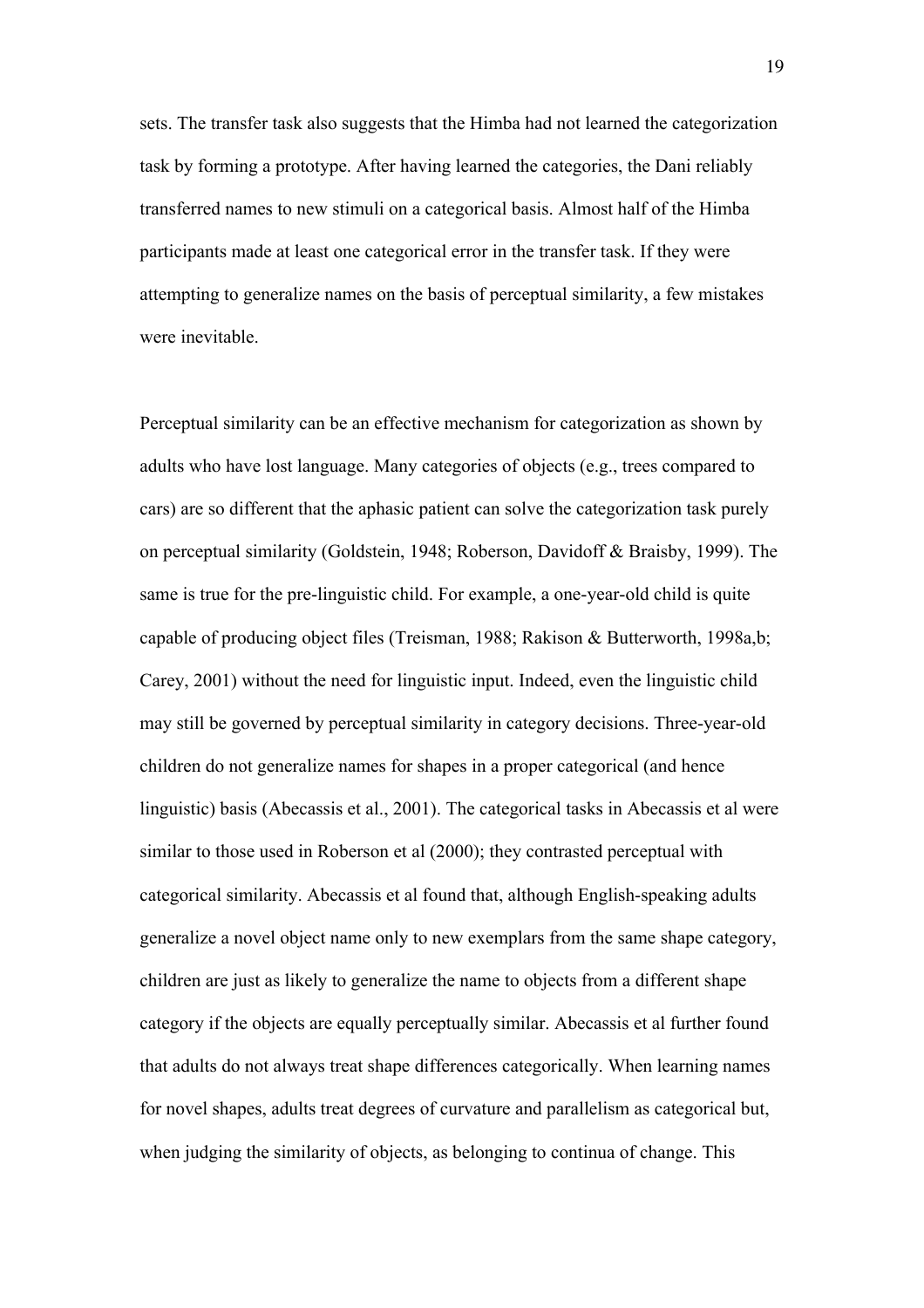contrast of behavior suggests that it is the act of linguistic categorization that causes shapes to be perceived categorically. It would appear that our Himba participants had a tendency to behave more like children who have yet to acquire linguistic categories or like adults performing a perceptual similarity task. Thus, we conclude, that the Himba are driven in their shape categorization solely by perceptual similarity.

The present data therefore favor cultural and linguistic relativity for shape categorization and find no inevitable preference for categories to be based around the 'good' forms of Gestalt perceptual analysis. Another Gestalt principle -that of similarity- might also not be universal. Gibson (1969) reviewed experiments in which five-to-eight year-olds were asked to sort different basic shapes into groups. Younger children, and those with developmental delays, simply put the stimuli in rows without sorting them. Gibson (1969) suggested that Gestalt principles of perceptual grouping by similarity develop with age and experience. If such groupings are late acquired, it seems unlikely that they would be universally present especially in individuals whose language has no terms for them. However, it is important to stress, in order to avoid misunderstanding, that the present results do not imply that other Gestalt principles of perceptual grouping (e.g., proximity, closure and common fate) are not universal. These Gestalt principles refer to processes quite different to shape categorization (Han & Humphreys, 1999, Pylyshyn, 1999). Indeed, evidence from both normal and braindamaged populations show that perceptual grouping is a process independent of shape identification or discrimination (Trick & Enns, 1997; Kartsounis & Warrington, 1991; Davidoff & Warrington, 1993). For example, reasonably preserved shape discrimination can co-exist with greatly impoverished grouping by Gestalt organizational principles (Kartsounis & Warrington, 1991). Thus, it is not Gestalt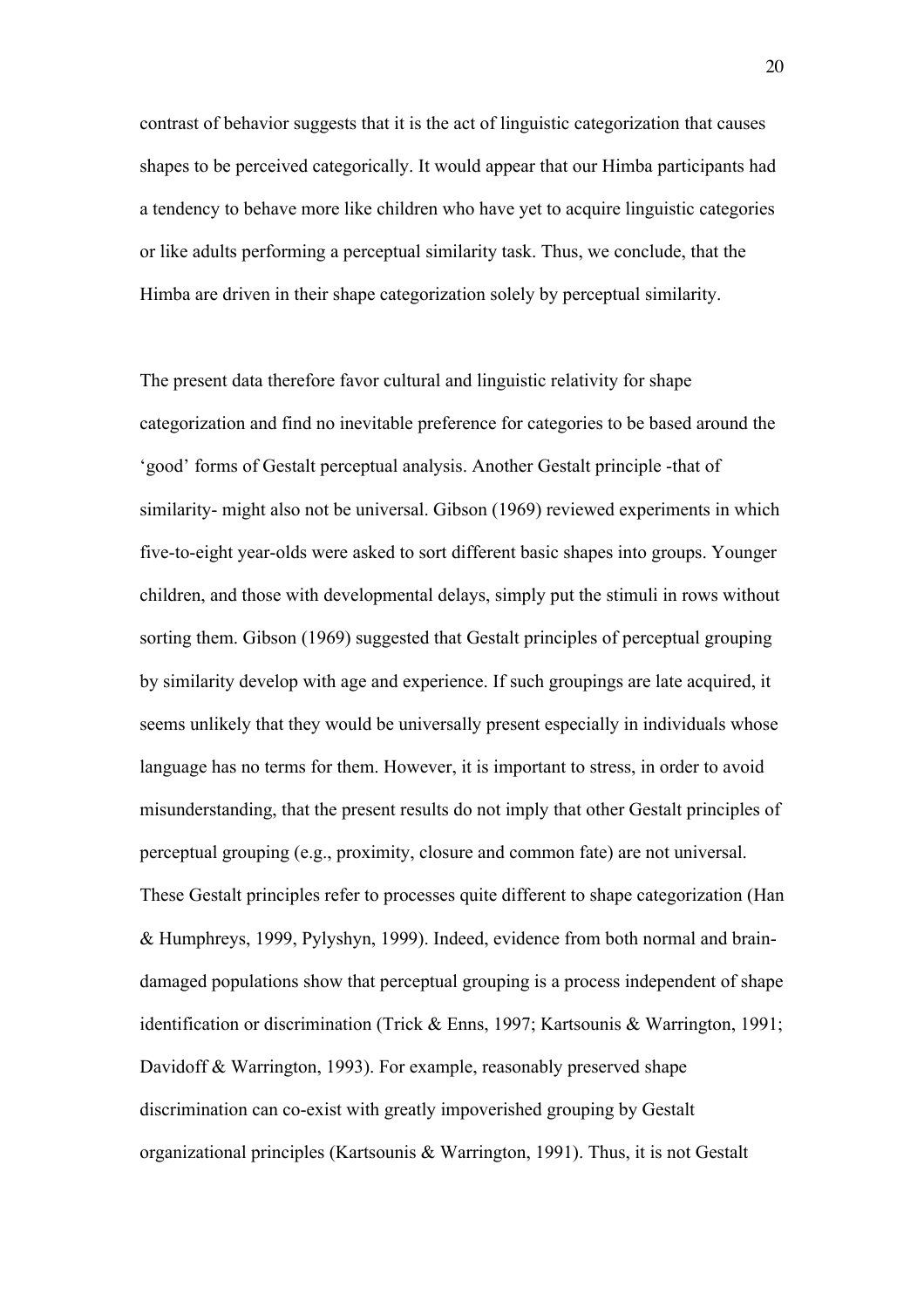principles of perceptual grouping that determine shape categorization and, in consequence, they are not germane to the present studies. Our data only question the Gestalt notion of universal 'good' shapes.

The one aspect of our results that somewhat conforms to the pattern found in Rosch (1973) is that the Himba rated the 'good' stimuli as best examples of the categories. However, the preference for the 'good' stimuli was less pronounced than for the Dani and had no behavioral consequences for learning. Nevertheless, the Himba 'best example' preferences appear peculiar. It seems odd that any of the Himba rated the stimuli they found most difficult to learn as the best examples. It is, therefore, possible that there was a problem in the translation. As the Dani language contained no term for 'best example' this was translated to the Dani using a verb form used for 'usual or typical' activities. There is no equivalent verb in Himba but this was thought immaterial, as it was possible to use a direct translation of 'best example'. The Himba term ought to have been more coherent but it may have been somewhat misunderstood. We can only infer that some of the Himba interpreted the term 'best example' to reflect the status of the 'good' stimulus as most unusual.

Though there is clearly a need for further cross-cultural investigations of shape categorization, there is no disputing that this study has failed to replicate the main findings of Rosch (1973). We argue that the failure to replicate is not unexpected given the type of stimuli that are employed in the shape categorization task. In fact, consideration of stimulus type and task may enhance our general understanding of when language is involved in categorization. For example, it is not disputed that objects (e.g., natural kinds) have many properties that would ensure equivalent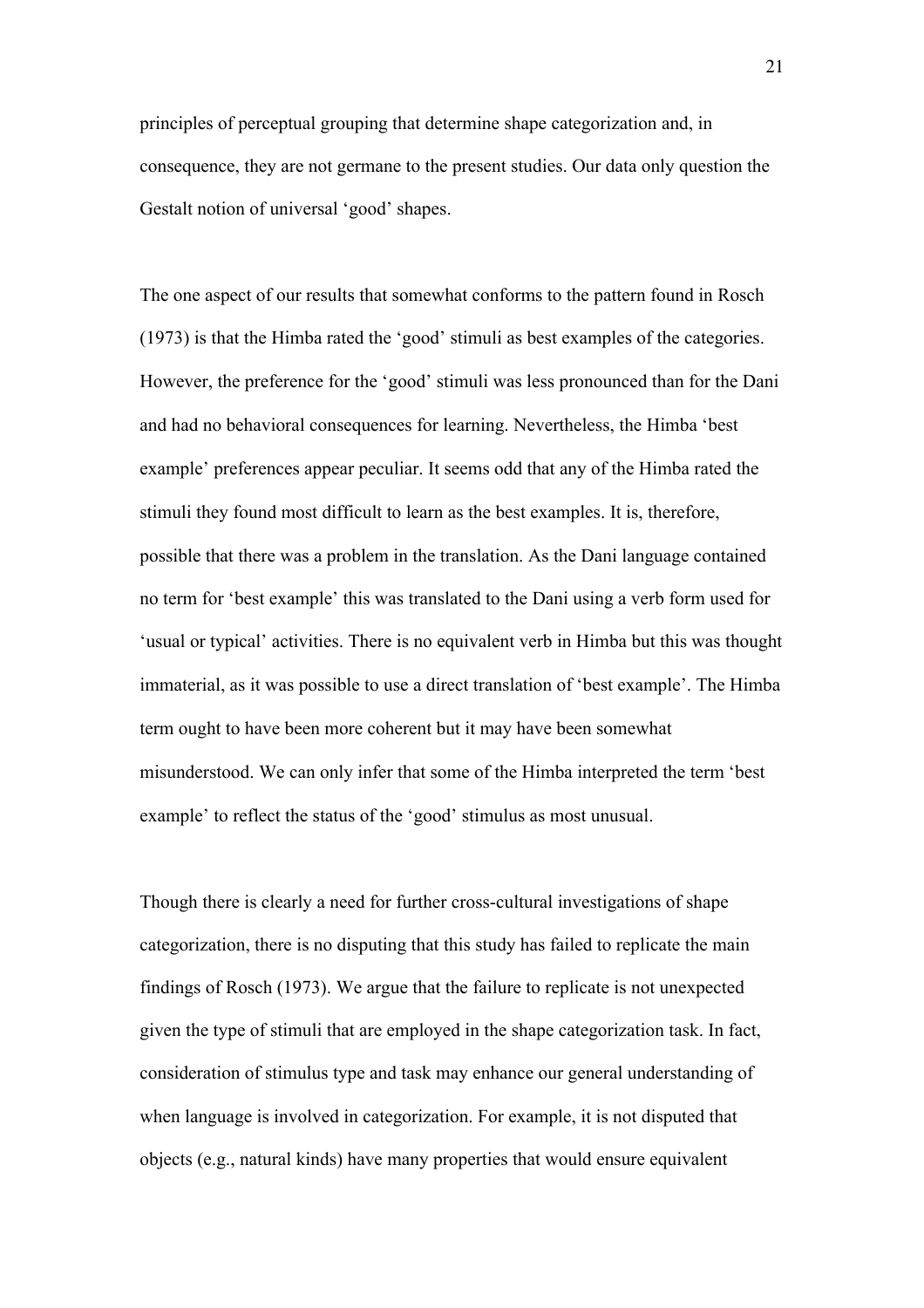classification in all cultures (Atran, 1990; Berlin, 1992). We would make the case that language becomes involved when stimuli are, in philosophical terms, vague (Dummett, 1975); this is necessarily true for color and the argument is illustrated with color to show that perceptual similarity is an insufficient procedure for the production of categories.

Take the case of a series of color patches of decreasing wavelength, each of which is indistinguishable from its immediate neighbors because the steps in wavelength are below discrimination threshold for the human visual system. How is that series of color patches to be divided into different categories? Let us say that it is agreed that one end patch can be called 'red'. But, then so must its (indistinguishable) immediate neighbor. Pursuing the reasoning for adjacent stimuli, one arrives at the paradoxical conclusion that all colors in the series (even 'blues' at the other end) must be called 'red'. Thus, so as not to be trapped in the paradox, it is held that a non-perceptual mechanism must be required to form categories from such continuously varying perceptual stimuli (Dummett, 1975; Wright, 1975). We would argue that the mechanism is language.

It is not only color for which there is vagueness with respect to similarity. There are several other important classes of perceptual stimuli for which categorization is likewise susceptible to the effects of language and language differences. These include number (Brysbaert, Fias & Noel, 1998), space (Wassman & Dasen, 1998; Levinson, 1996, Bowerman, 1996) and time (Weist et al., 1997). Cognitive categories for shapes, if truly universal and independent of linguistic categories, would be a surprising exception. Consider the difficulty of judging whether two stones are from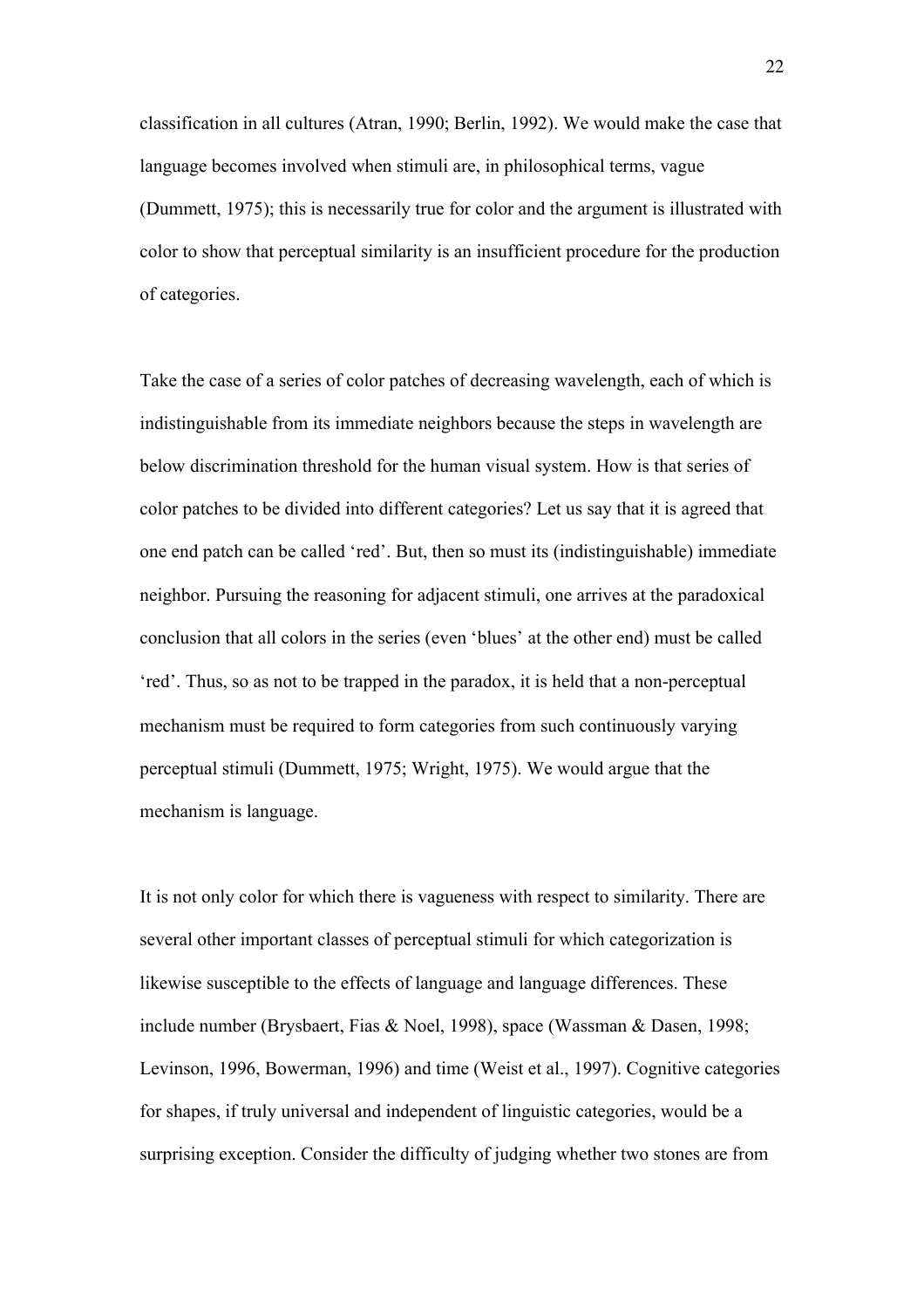the same shape category. Judging the shape category for a stone that has three continuously varying independent dimensions (height, width and depth) is difficult by observation alone. In fact, as is seen with color, impossible. There would be a clear evolutionary advantage for a species that could communicate the similarity for shapes of stones with some words or symbols. Indeed, one might even be prepared to argue that language evolved in our species in order to solve the many such communication problems that cannot be solved by perceptual similarity alone.

In summary, circles, triangles and squares have a special place in mathematics but such regularity and symmetry of shape is rare in the natural world (Hailman, 1977). Our findings indicate that Western categories of 'circle' 'square' and 'triangle' arise through cultural and linguistic agreement. The concepts 'square', 'circle' and 'triangle' appear to be learned only effortfully and with the assistance of language. The Himba culture has not yet found it necessary to distinguish these shape categories linguistically from one another. From the verbal descriptions offered in the circumlocution task (e.g., "building for drying maize", "water can", "side of a mountain"), it seems probable that all the variants of the three forms were interpreted as representations of 3-D objects. This interpretation would put all the shape variants tested into the general category of "lumps" (Willats, 1992) and thus all variants might be equally good exemplars of a type of "lump". Rather than reflecting natural discontinuities in the world, it would appear that "we cut nature up (and) organize it into concepts ... largely because ... we are parties to an agreement to do so, not because nature itself is segmented in exactly that way for all to see" (Whorf, 1956, pp241).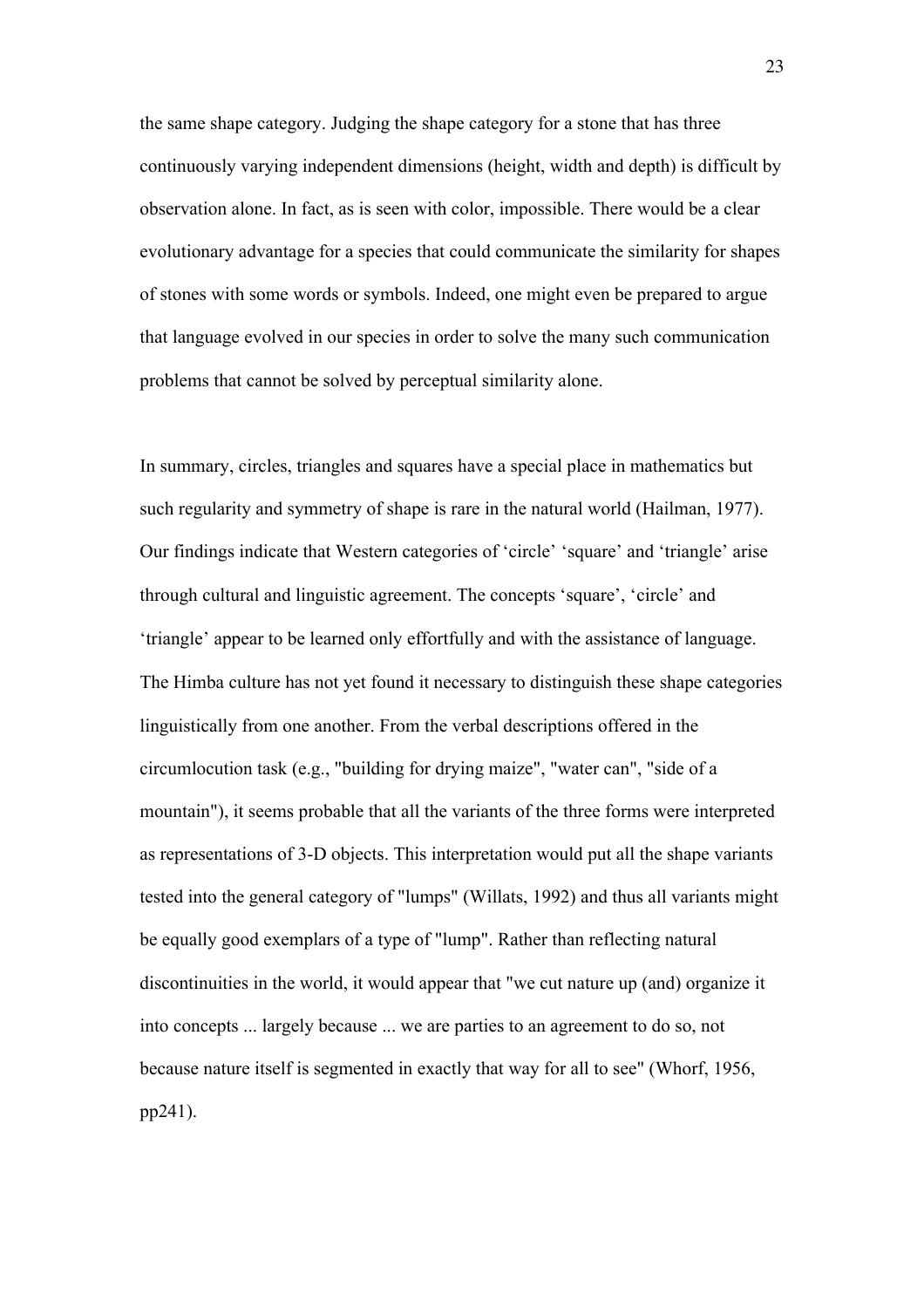- Abecassis, M., Sera, M.D., Yonas, A. & Schwade, J. (2001) What's in a shape? Children represent shape variability differently than adults when naming objects. *Journal of Experimental Child Psychology, 78*, 213-239.
- Atran, S. (1990) *Cognitive foundations of natural history*. New York: Cambridge University Press.
- Banks, M.S. & Salapatek, P. (1984) Infant visual perception. In: P.H. Mussen (Ed.), *Handbook of Child Psychology*, Vol II. (4<sup>th</sup> Edition pp 525-532) New York: John Wiley & Sons.
- Berlin, B. (1992) Ethnobiological classification*: Principles of categorization of plants and animals in traditional societies*. Princeton, NJ: Princeton University Press.
- Berlin, B. & Kay, P. (1969) *Basic color terms: Their universality and evolution*. Berkeley: University of California Press.
- Biederman, I. (1987) "Recognition-by-components: A theory of human image understanding". *Psychological Review*, 94, 115-147.
- Boas, F. (1965[1911]) *The mind of primitive man.* Reprint: New York: The Free Press.
- Bomba, P.C. & Siqueland, E.R. (1983). The nature and structure of infant form categories. *Journal of Experimental Child Psychology*, 35, 609-636.
- Bornstein, M.H., Kessen, W. & Weiskopf, S. (1976) Color vision and hue. categorization in young human infants. J*ournal of Experimental Psychology: Human Perception and Performance,* 2, 115-129.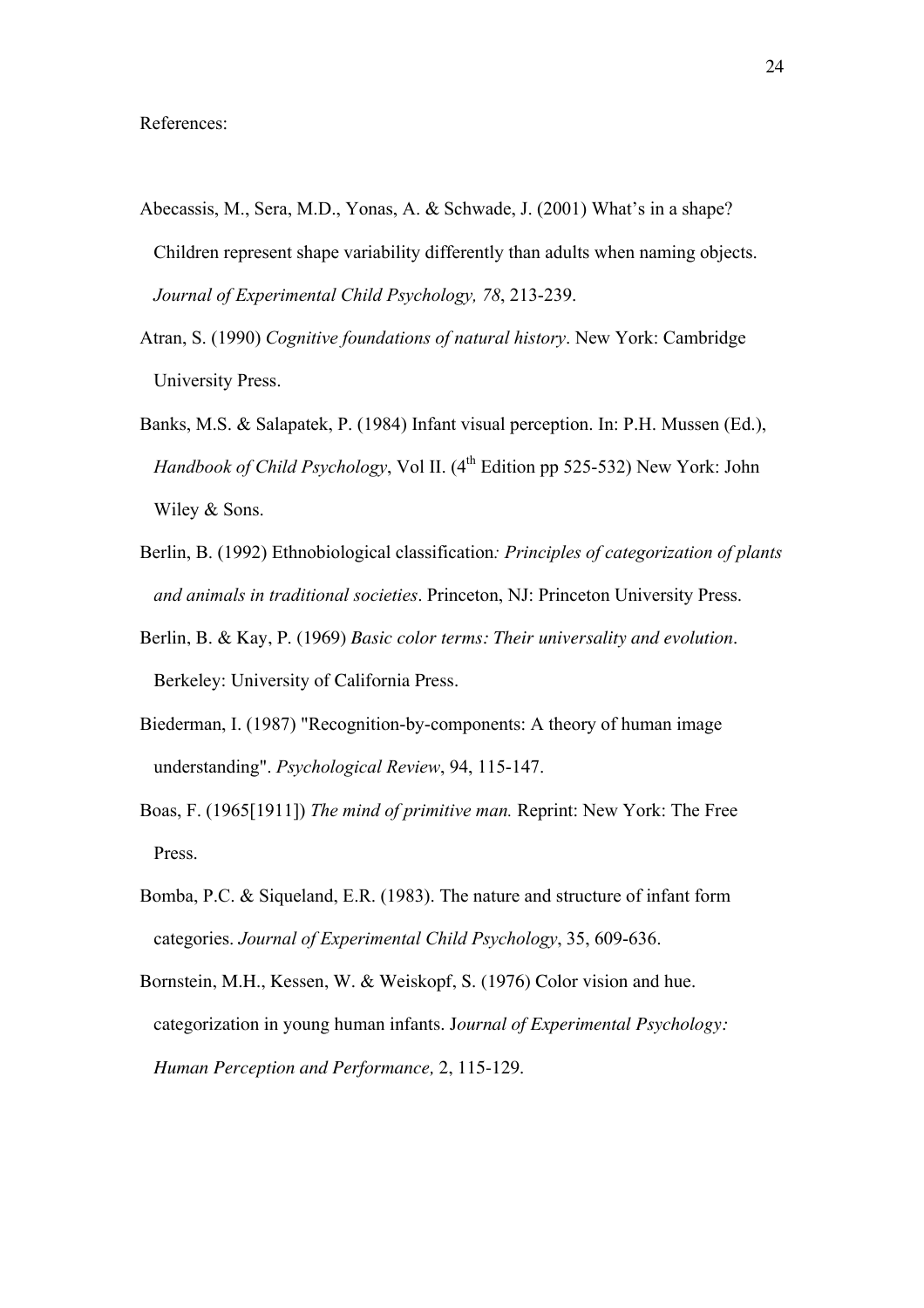- Bowerman, M (1996) The origins of children's spatial semantic categories: Cognitive versus linguistic determinants. In: J.J. Gumperz & S.C. Levinson (Eds.) *Rethinking linguistic relativity*. Cambridge: Cambridge University Press.
- Bowerman, M. & Choi, S. (2001) Shaping meanings for language: universal and Language specific in the acquisition of spatial semantic categories. In: M.
- Bowerman & S. Levinson (Eds.), *Language acquisition and conceptual development*. Cambridge: Cambridge University Press.
- Brown, R. & Lenneberg, E. A study in language and cognition. *Journal of Abnormal and Social Psychology,* 49*,* 454-462.
- Brysbaert, M., Fias, W. & Noel, M-P. (1998) The Whorfian hypothesis and numerical cognition: is 'twenty-four' processed in the same way as 'four-and-twenty'? *Cognition*, 66, 51-77.
- Bruce, V. & Green, P.R. (1985) *Visual perception: Physiology, psychology and ecology*. London: Lawrence Erlbaum Associates.
- Carey, S. (2001) Whorf versus continuity theorists: Bringing data to bear on the debate. In: M. Bowerman & S. Levinson (Eds.), *Language acquisition and conceptual development*. Cambridge: Cambridge University Press.
- Davidoff, J., Davies, I. & Roberson, D. (1999) Color categories of a stone-age tribe. *Nature,* 398, 203-204.
- Davidoff, J. & Warrington, E. K (1993). A dissociation of shape discrimination and figure-ground perception in a patient with normal acuity. *Neuropsychologia*, 31, 83- 93.
- Dummett, M. (1975) Wang's Paradox. *Synthese*, 30, 301-324.
- Fodor, J.A. (1975) *The language of thought*. Cambridge, MA: Harvard University Press.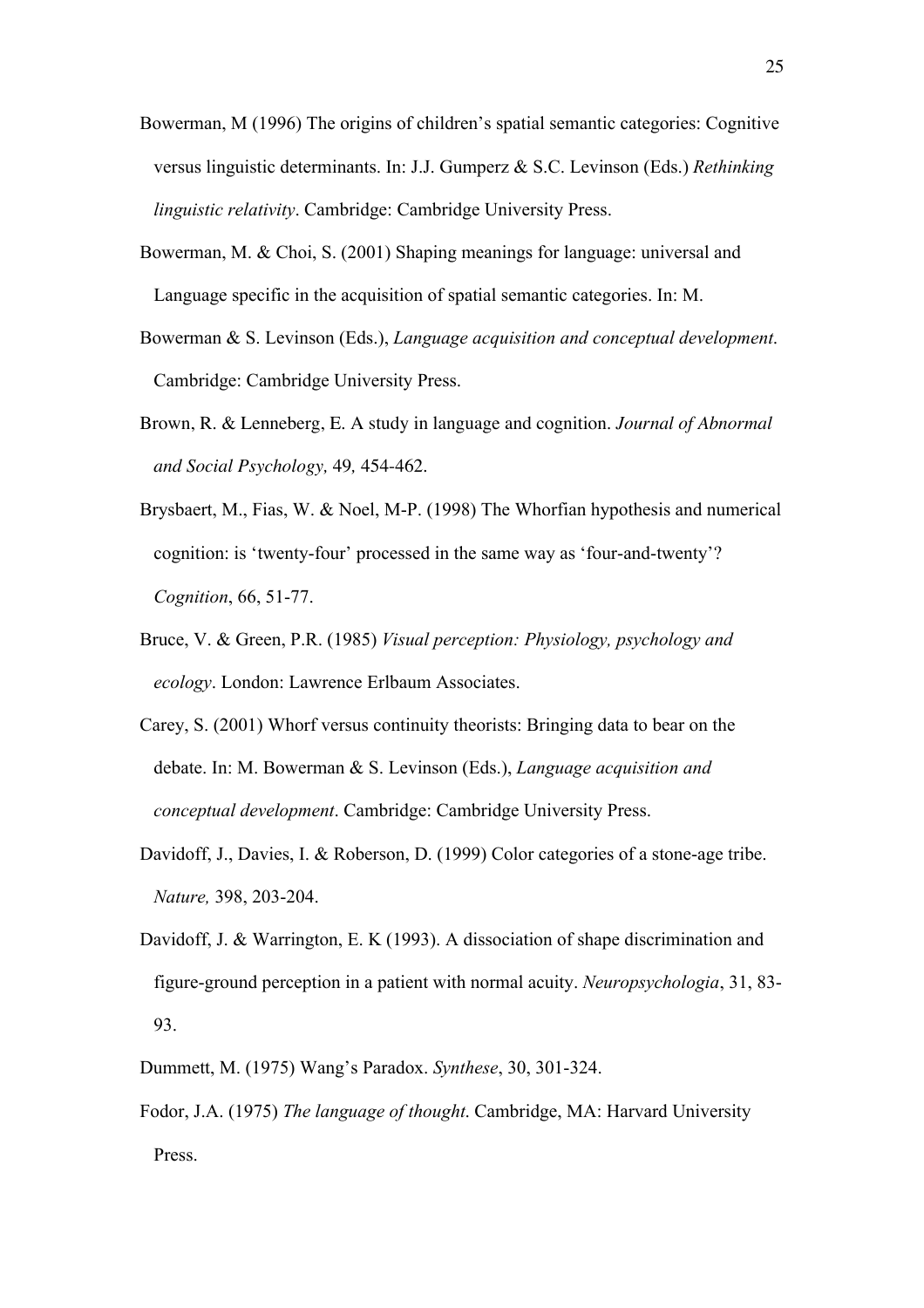- Gentner, D. & Boroditsky, L. (2001) Individuation, relativity and early word learning. In: M. Bowerman & S. Levinson (Eds.), *Language acquisition and conceptual development*. Cambridge: Cambridge University Press.
- Gibson, E.J. (1969) *Principles of Perceptual Learning and Development*. Englewood Cliffs, NJ: Prentice-Hall, Inc.
- Goldstein, K (1948). *Language and language disturbances*. New York: Grune & Stratton.
- Gopnik, A. (2001) Theories, language and culture: Whorf without wincing. In: M. Bowerman & S. Levinson (Eds.), *Language acquisition and conceptual development*. Cambridge: Cambridge University Press.
- Gumperz, J.J. & Levinson, S.C. (1996) Rethinking linguistic relativity. *Current Anthropology*, 32, 613-623.
- Hailman, J.P. (1977) Optical signals: *Animal communication and light*. Bloomington: Indiana University Press.
- Han, S.H. & Humphreys, G.W. (1999) Interactions between perceptual organization based on Gestalt laws and those based on hierarchical processing. *Perception & Psychophysics*, 61, 1287-1298.

Heider, K.G. (1970) *The Dugum Dani*. New York: Aldine.

- Heider, E. (1971) "Focal" color areas and the development of color names. *Developmental Psychology* 4, 477-455.
- Hochberg, J. & Brooks, V. (1960) The psychophysics of form: Reversible perspective drawings of spatial objects. *American Journal of Psychology*, 73, 337-354.
- Hubel, D.H. & Weisel, T.N. (1968). Receptive fields and functional architecture of monkey striate cortex. *Journal of Physiology*, 195, 215-243.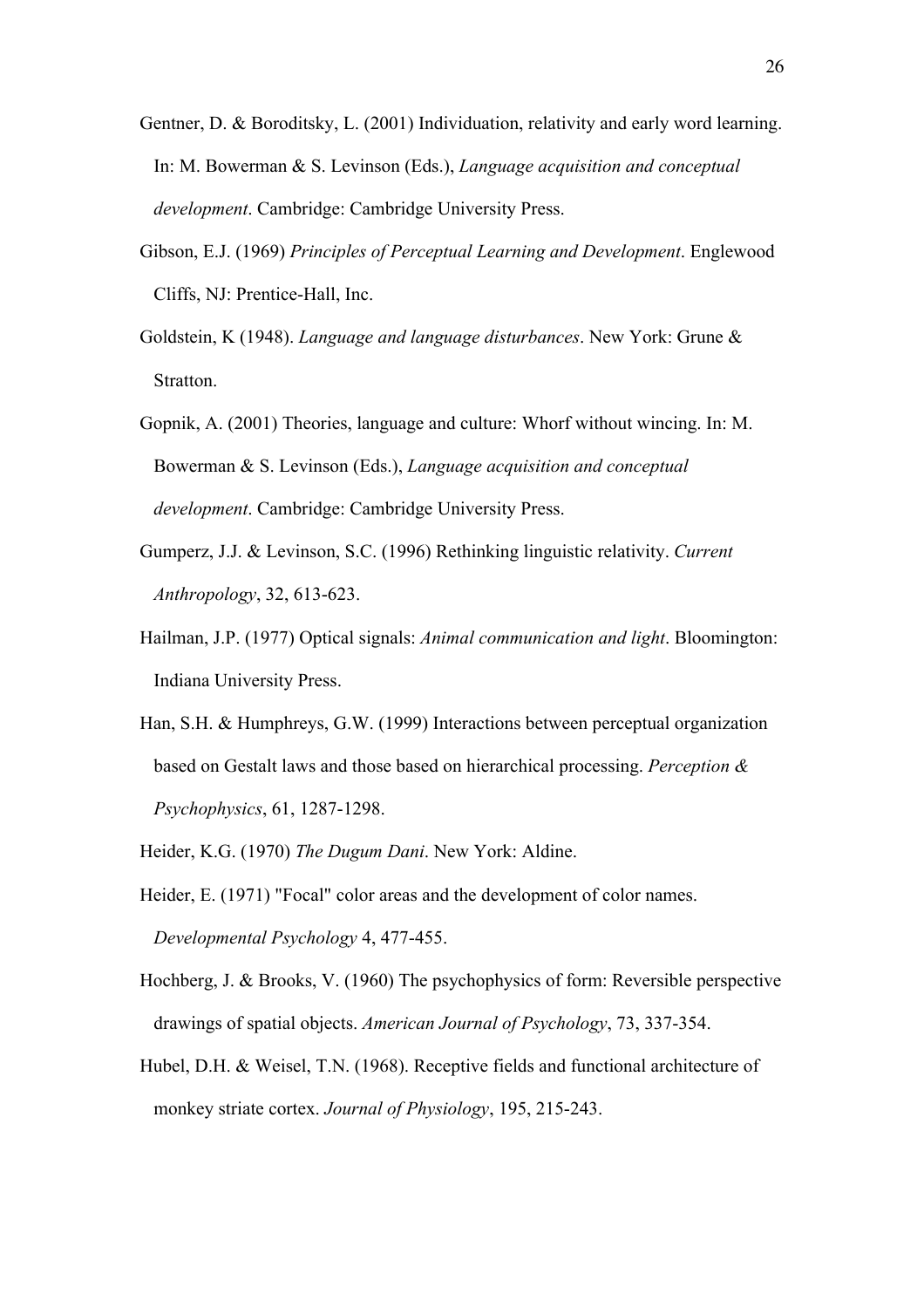- Inhelder, B. & Piaget, J. (1964) *The early growth of logic in the child*. London: Routledge &Kegan Paul Ltd.
- Kartsounis, L.D & Warrington, E. K.(1991) Failure of object recognition due to a breakdown of figure-ground discrimination in a patient with normal acuity. *Neuropsychologia*, 29, 969-980.
- Kay, P. & McDaniel, C.K. (1978) The linguistic significance of the meanings of basic colour terms. *Language,* 54, 610-646.
- Kay, P. & Kempton, W. (1984) What is the Sapir-Whorf hypothesis? *American Anthropologist, 86*, 65-78.
- Keil, F.C. (1992) *Concepts, kinds and cognitive development*. Cambridge, Mass: MIT Press.
- Lenneberg, E.H. & Roberts, J. M. (1956). *The language of experience: a study in methodology.* Indiana University Publications in Anthropology and Linguistics Memoir 13: supplement to International Journal of American Linguistics 22, 2. Baltimore: Waverly Press.
- Levinson, S.C. (1996) Language and space. *Annual Review of Anthropology*, 25, 353- 382.
- Marr, D. & Nishihara, H.K. (1978) Representation and recognition of the spatial organization of three-dimensional shapes*. Proceedings of the Royal Society of London,* Series B, 200, 269-294.
- Pylyshyn, Z (1999) Is vision continuous with cognition? The case for cognitive impenetrability of visual perception. *Behavioral & Brain Sciences*, 22, 341-423.
- Rakison, D.H. & Butterworth, G. E (1998a). Infants' use of object parts in early categorization. *Developmental Psychology*, 34, 49-62.

Rakison, D.H. & Butterworth, G. E (1998b). Infants' attention to object structure in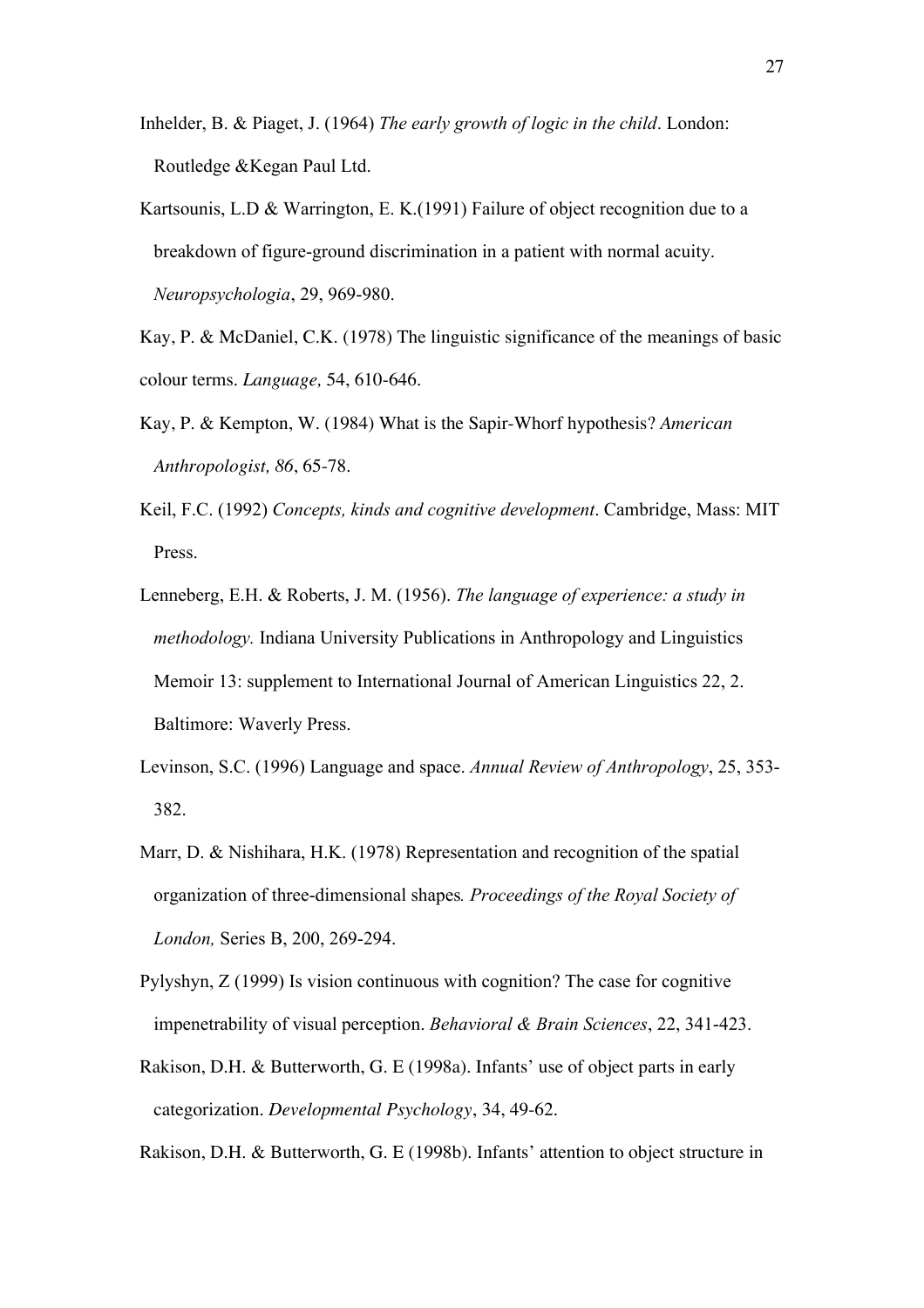early categorization. *Developmental Psychology*, 34, 1310-1325.

- Roberson, D., Davies I. & Davidoff, J. (2000) Color categories are not universal: Replications and new evidence from a Stone-age culture. *Journal of Experimental Psychology: General*, 129, 369-398.
- Roberson, D., Davidoff, J. & Braisby, N. (1999) Similarity and categorization: Neuropsychological evidence for a dissociation in explicit categorization tasks. *Cognition 71*, 1-42.
- Rosch, E.H. (1973) Natural categories. *Cognitive Psychology*, 4, 328-350.
- Rosch Heider, E.. (1972) Universals in color naming and memory. *Journal of Experimental Psychology*, 93, 10-20.
- Rosch Heider, E.. & Olivier, D.C. (1972) The structure of the color space in naming and memory for two languages. *Cognitive Psychology*, 3, 337-354.
- Sandell, J.H., Gross, C.G. & Bornstein, M.H. (1979) Color categories in Macaques. *Journal of Comparative and Physiological Psychology*, 93, 626-635.
- Saunders, B.A.C. & van Brakel, J. (1997) Are there non-trivial constraints on color categorization*? Behavioral & Brain Sciences,* 20, 167-228.
- Sinha, P. & Poggio, T. (1996) Role of learning in three-dimensional form perception. *Nature*, 384, 460-463.
- Slobin, D.I. (1996) From "thought and language" to "thinking for speaking". In J.J. Gumperz & S.C. Levinson (Eds.), *Rethinking linguistic relativity*. Cambridge,MA: Cambridge University Press.
- Spelke, E.S., & Tsvikin, S. (2001) Initial knowledge and conceptual change: space and number. In: M. Bowerman & S. Levinson (Eds.), *Language acquisition and conceptual development*. Cambridge: Cambridge University Press.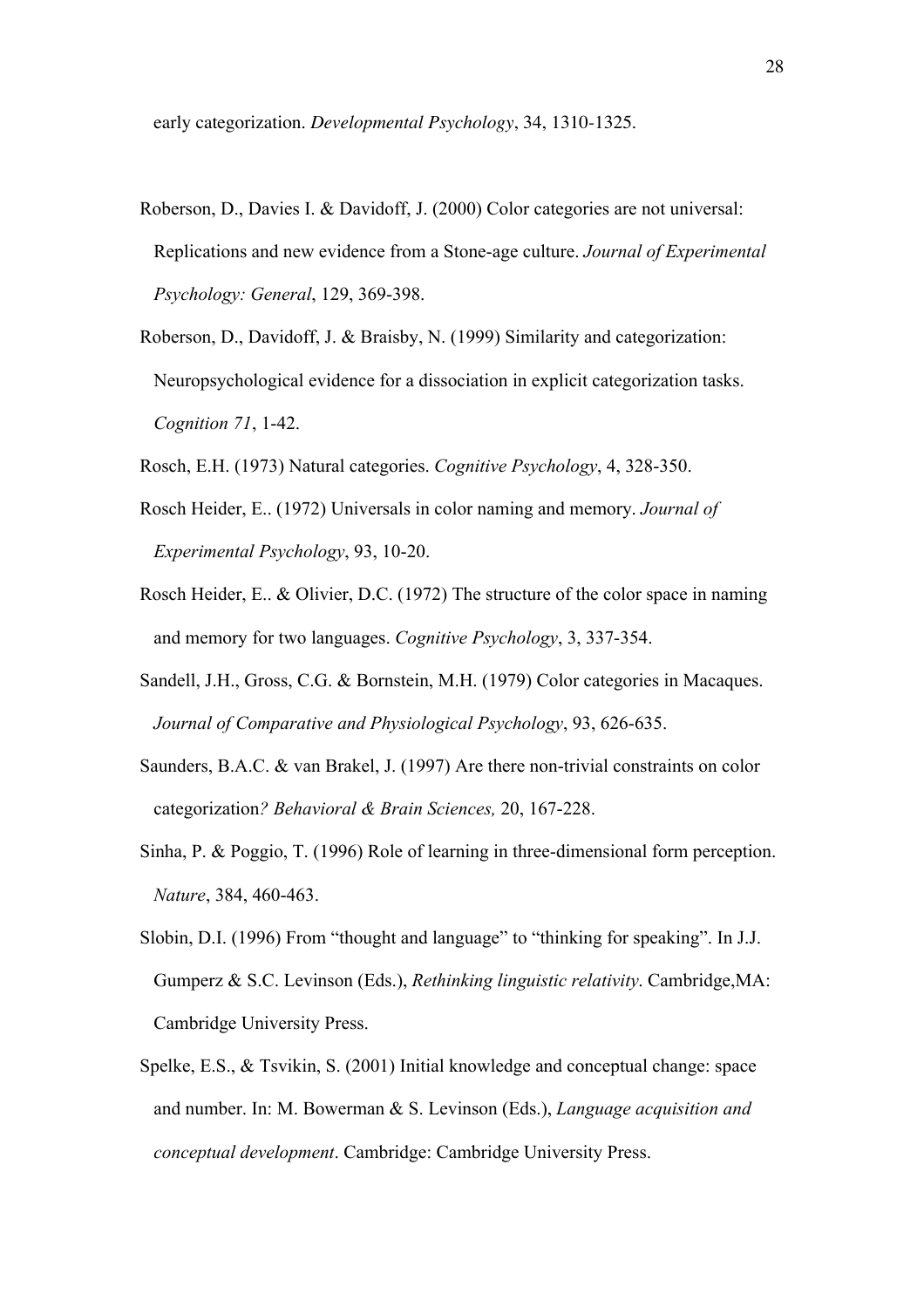- Sperry, R.W. (1962). Some general aspects of hemispheric integration. In V.B.Mountcastle (Ed.) *Interhemispheric relations and cerebral dominance.* Baltimore: Johns Hopkins Press.
- Stefflre, V., CastilloVales, V. & Morley, L. (1966). Language and cognition in the Yucatan: A cross cultural replication. *Journal of Personality and Social Psychology*, 4, 112-115.
- Treisman. A.M. (1988). Features and objects. *Quarterly Journal of Experimental Psychology*, 40A, 201-237.
- Trick, L.M. & Enns, J.T. (1997) Clusters precede shapes in perceptual organization. *Psychological Science*, 8, 124-129.

Vygotsky, L.S. (1962). *Thought and speech*. Cambridge, MA: MIT Press.

- Wassmann, J. & Dasen, P.R. (1998) Balinese spatial orientation: Some empirical evidence of moderate linguistic relativity. *Journal of the Royal Anthropological Institute*, 4, 689-711.
- Webster, M.A., Miyahara, E., Malkoc, G. & Raker, V.E. (2000) Variations in normal color vision. II. Unique hues. *Journal of the Optical Society of America*, 17, 1545- 1555.
- Weist, R.M., Lytinen, P., Wysocka, J. & Atanassova, M. (1997) The interaction of language and thought in children's language acquisition: A crosslinguistic study. *Journal of Child Language*, 24, 81-121.
- Werner, J.S. & Wooten, B.R. (1985) Unsettled issues in infant color vision. *Infant Behavior and Development*, 8, 99-107.

Whorf, B.L. (1956) The relation of habitual thought and behavior to language. In*:*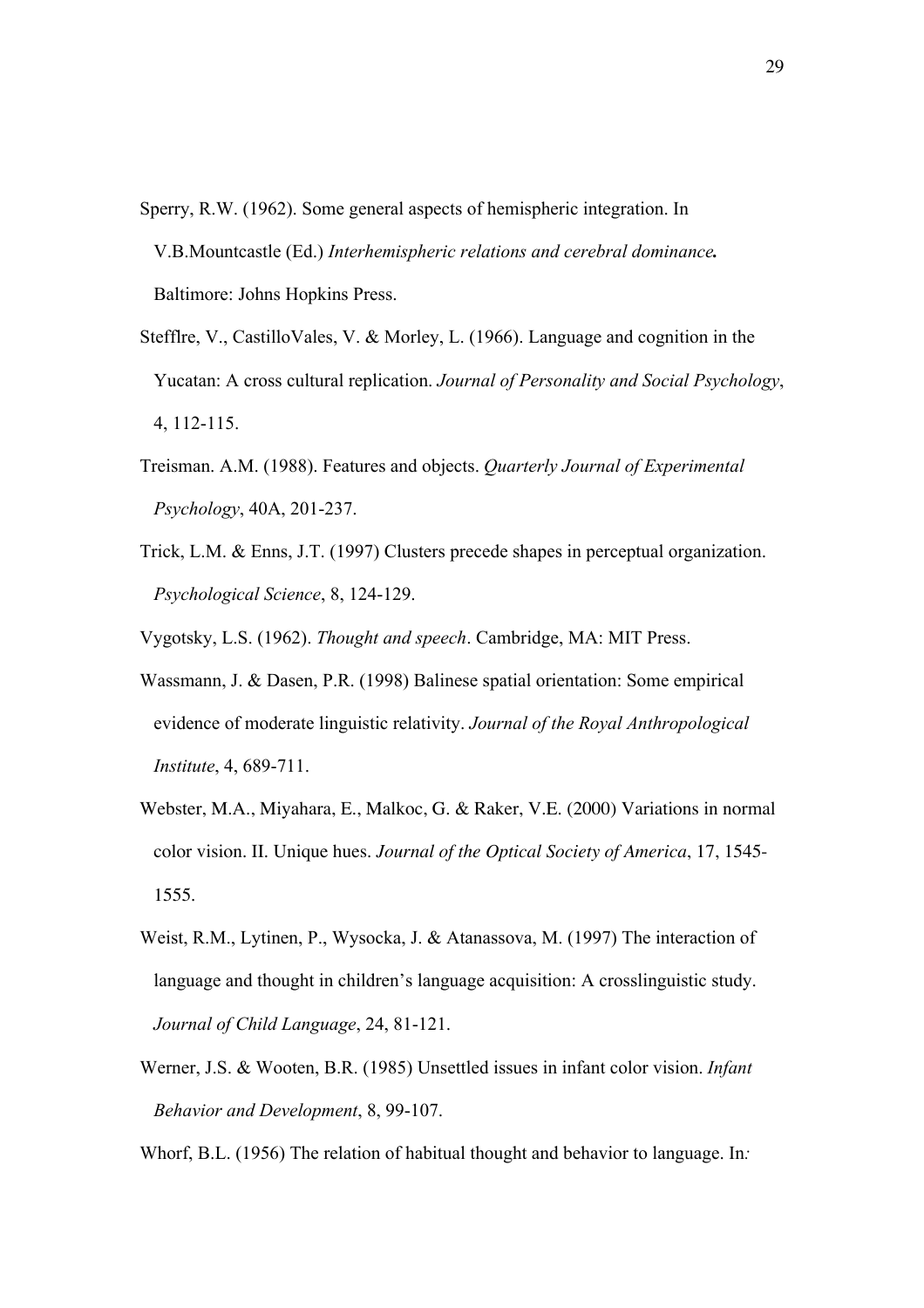*Language, Thought and Reality: Essays by B.L. Whorf*. J.B. Carroll (ed.)

Cambridge: M.I.T. Press.

Willats, J. (1992) Seeing lumps, sticks and slabs in silhouettes. *Perception*, 21, 481- 496.

Wright, C. (1975) On the coherence of vague predicates. *Synthese*, 30, 325-365.

Xu, F. & Carey, S. (1996) Infants' metaphysics: the case of numerical identity.

*Cognitive Psychology*, 30, 111-153.

Table 1. (i) Mean errors to criterion for each Set of stimuli compared to those made by the Dani (shown in brackets underneath) (Rosch, 1973); (ii) mean errors to criterion per stimulus type and (iii) mean rank of best example per stimulus type.

| (i)                                                                                                                                                     | Set type (defined by type of prototype)   |                |                   |                    |                       |                |                |  |
|---------------------------------------------------------------------------------------------------------------------------------------------------------|-------------------------------------------|----------------|-------------------|--------------------|-----------------------|----------------|----------------|--|
|                                                                                                                                                         | Basic                                     | Gap            | Line-to-<br>curve | 1-line<br>extended | 2-line<br>extended    | Irregular      | Freehand       |  |
| Mean errors per stimulus per person for each Set                                                                                                        |                                           |                |                   |                    |                       |                |                |  |
| Transformation types combined within Sets. Collapsed over circle, square and triangle.<br>Himba<br>2.02<br>1.88<br>0.42<br>1.51<br>1.33<br>1.65<br>1.76 |                                           |                |                   |                    |                       |                |                |  |
| (Dani)                                                                                                                                                  | (2.62)                                    | (4.07)         | (4.32)            | (3.91)             | (3.78)                | (5.88)         | (7.47)         |  |
| Transformation type<br>(ii)                                                                                                                             |                                           |                |                   |                    |                       |                |                |  |
|                                                                                                                                                         | Basic                                     | Gap            | Line-to-<br>curve | 1-line<br>extended | $2$ -line<br>extended | Irregular      | Freehand       |  |
| Mean errors per stimulus per person for each Transformation type (all 7 Sets combined)                                                                  |                                           |                |                   |                    |                       |                |                |  |
|                                                                                                                                                         | Collapsed over the three shape categories |                |                   |                    |                       |                |                |  |
| Himba                                                                                                                                                   | 2.31<br>(1.97)                            | 1.67<br>(3.87) | 1.07<br>(3.86)    | 1.31<br>(3.11)     | 1.16<br>(2.92)        | 1.43<br>(6.07) | 1.56<br>(7.29) |  |
| (Dani)                                                                                                                                                  |                                           |                |                   |                    |                       |                |                |  |
| By shape category                                                                                                                                       |                                           |                |                   |                    |                       |                |                |  |
| Circle                                                                                                                                                  |                                           |                |                   |                    |                       |                |                |  |
| <b>HIMBA</b>                                                                                                                                            | 1.57                                      | 1.32           | 1.04              | 1.07               | 1.43                  | 1.89           | 1.14           |  |
| (Dani)                                                                                                                                                  | (0.57)                                    | (1.71)         | (1.40)            | (1.79)             | (1.67)                | (6.02)         | (6.24)         |  |
| Square<br><b>HIMBA</b>                                                                                                                                  | 2.93                                      | 2.32           | 1.50              | 2.32               | 1.50                  | 1.93           | 2.25           |  |
| (Dani)                                                                                                                                                  | (2.06)                                    | (6.29)         | (4.30)            | (4.47)             | (4.24)                | (8.57)         | (9.21)         |  |
| Triangle                                                                                                                                                |                                           |                |                   |                    |                       |                |                |  |
| <b>HIMBA</b>                                                                                                                                            | 2.43                                      | 1.36           | 0.68              | 0.54               | 0.54                  | 0.46           | 1.29           |  |
| (Dani)                                                                                                                                                  | (3.27)                                    | (3.58)         | (5.86)            | (3.09)             | (2.84)                | (3.62)         | (6.43)         |  |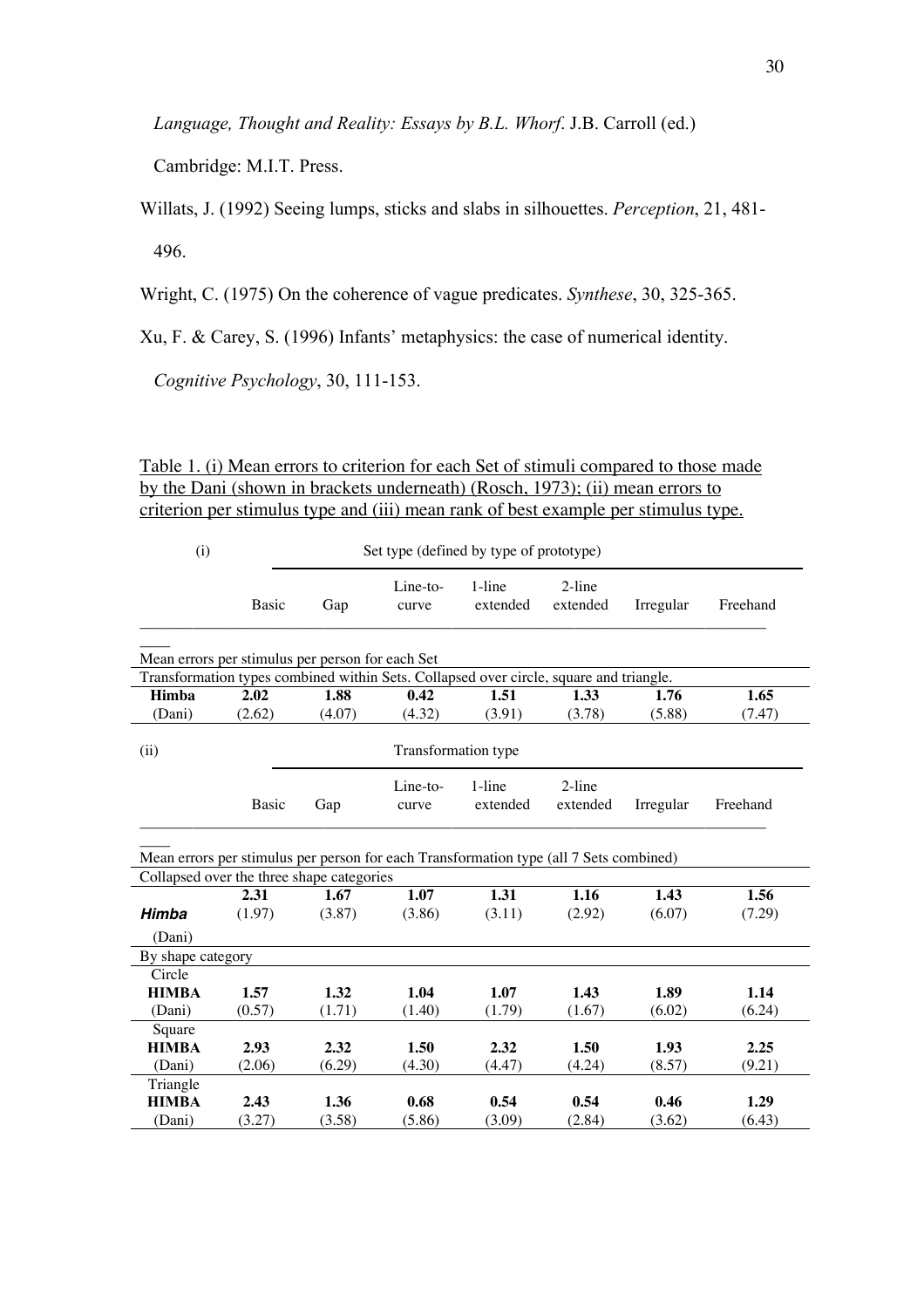| (iii)                                                                        | Transformation type |        |                     |                    |                       |           |          |  |  |
|------------------------------------------------------------------------------|---------------------|--------|---------------------|--------------------|-----------------------|-----------|----------|--|--|
|                                                                              | Basic               | Gap    | $Line-to-$<br>curve | 1-line<br>extended | $2$ -line<br>extended | Irregular | Freehand |  |  |
| Mean rank as best example for each Transformation type (all 7 Sets combined) |                     |        |                     |                    |                       |           |          |  |  |
| Collapsed over the three shape categories                                    |                     |        |                     |                    |                       |           |          |  |  |
| <b>Himba</b>                                                                 | 2.42                | 4.00   | 4.51                | 3.85               | 3.70                  | 4.58      | 4.94     |  |  |
| (Dani)                                                                       | (1.81)              | (3.82) | (4.37)              | (3.77)             | (3.32)                | (4.99)    | (5.94)   |  |  |
| By shape category                                                            |                     |        |                     |                    |                       |           |          |  |  |
| Circle                                                                       |                     |        |                     |                    |                       |           |          |  |  |
|                                                                              |                     |        |                     |                    |                       |           |          |  |  |
| Himba                                                                        | 2.18                | 3.73   | 5.09                | 5.00               | 3.36                  | 4.27      | 5.36     |  |  |
| Dani                                                                         | (1.18)              | (4.00) | (3.63)              | (4.09)             | (3.22)                | (5.54)    | (6.72)   |  |  |
| Square                                                                       |                     |        |                     |                    |                       |           |          |  |  |
|                                                                              |                     |        |                     |                    |                       |           |          |  |  |
| Himba                                                                        | 2.73                | 4.91   | 3.91                | 3.82               | 3.45                  | 4.55      | 4.64     |  |  |
| Dani                                                                         | (1.54)              | (3.91) | (4.28)              | (4.11)             | (3.56)                | (6.27)    | (4.90)   |  |  |
| Triangle                                                                     |                     |        |                     |                    |                       |           |          |  |  |
|                                                                              |                     |        |                     |                    |                       |           |          |  |  |
| Himba                                                                        | 2.36                | 3.36   | 4.55                | 3.73               | 4.27                  | 4.91      | 4.82     |  |  |
| Dani                                                                         | (2.69)              | (3.54) | (5.17)              | (3.07)             | (3.18)                | (3.16)    | (6.19)   |  |  |

Figure 1A. The 21 shapes used in Set 1 (7 each for square, circle, triangle). (a) the 'good' form (prototype for set 1) (b) gap; (c) line-to-curve; (d) single line extended; (e) two-lines extended; (f) irregular figure; (g) freehand.